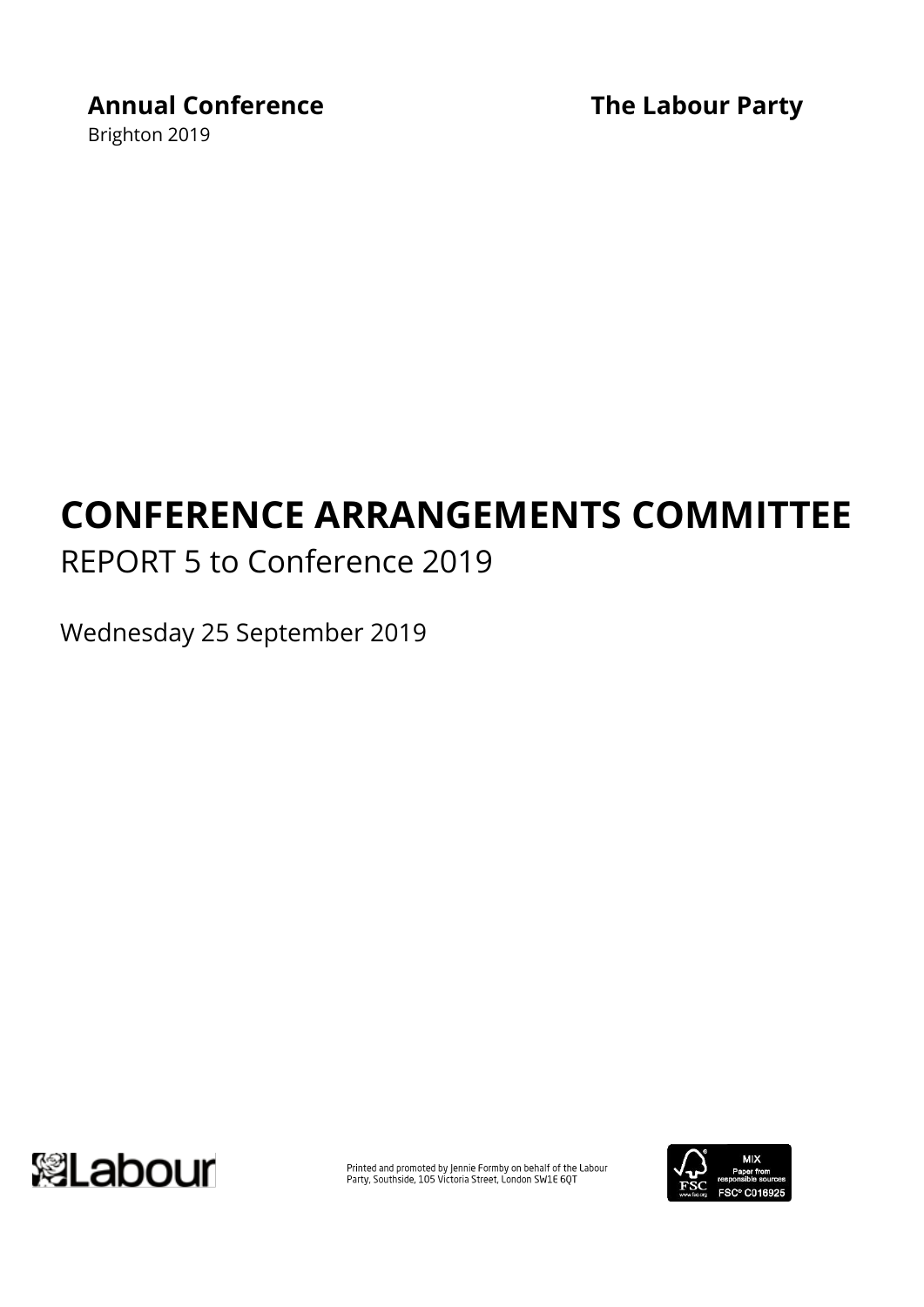### Contents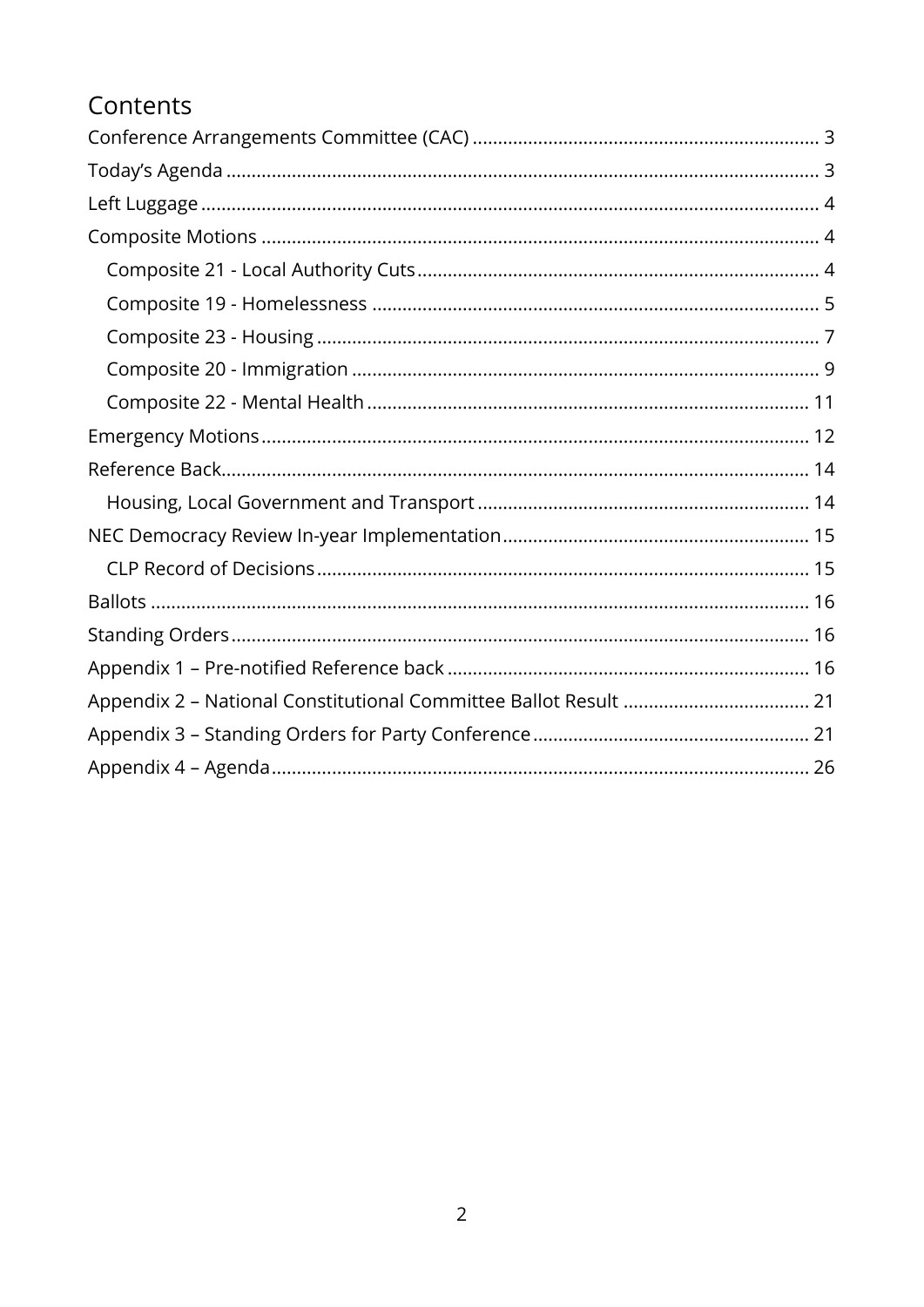### <span id="page-2-0"></span>**Conference Arrangements Committee (CAC)**

Members: Harry Donaldson (Chair), Seema Chandwani, Billy Hayes, Mick Murphy, Tracey Fussey, Emily Rowles, Lynne Morris.

Officers: Anna Hutchinson and Ian Foster

Location: CAC Office on the First Floor of the Exhibition Centre while Conference is in session.

James Smith**,** CAC Steward, will be able to assist with most queries.

Contact: [CAC@labour.org.uk](mailto:CAC@labour.org.uk) or 020 7783 1099

### <span id="page-2-1"></span>**Today's Agenda**

| <b>Wednesday 25 September - Morning Session</b><br>Chair: Rachel Garnham           |
|------------------------------------------------------------------------------------|
| <b>Conference Reconvenes</b>                                                       |
| <b>Results of ballot</b>                                                           |
| <b>Chief Scrutineer</b>                                                            |
| <b>Conference Arrangements Committee</b>                                           |
| Harry Donaldson, Chair of CAC                                                      |
| <b>Housing Transport &amp; Local Government (Cont.)</b>                            |
| Composite 21 - Local Authority Cuts                                                |
| Composite 19 - Homelessness                                                        |
| Composite 23 - Housing                                                             |
| Emergency motion - Kashmir                                                         |
| NPF Report - Housing, Transport & Local Government Policy Commission Annual Report |
| <b>Composites &amp; Emergency Motions</b>                                          |
| Composite 20 - Immigration                                                         |
| Composite 22 - Mental Health                                                       |
| <b>Emergency Motion - Thomas Cook</b>                                              |
|                                                                                    |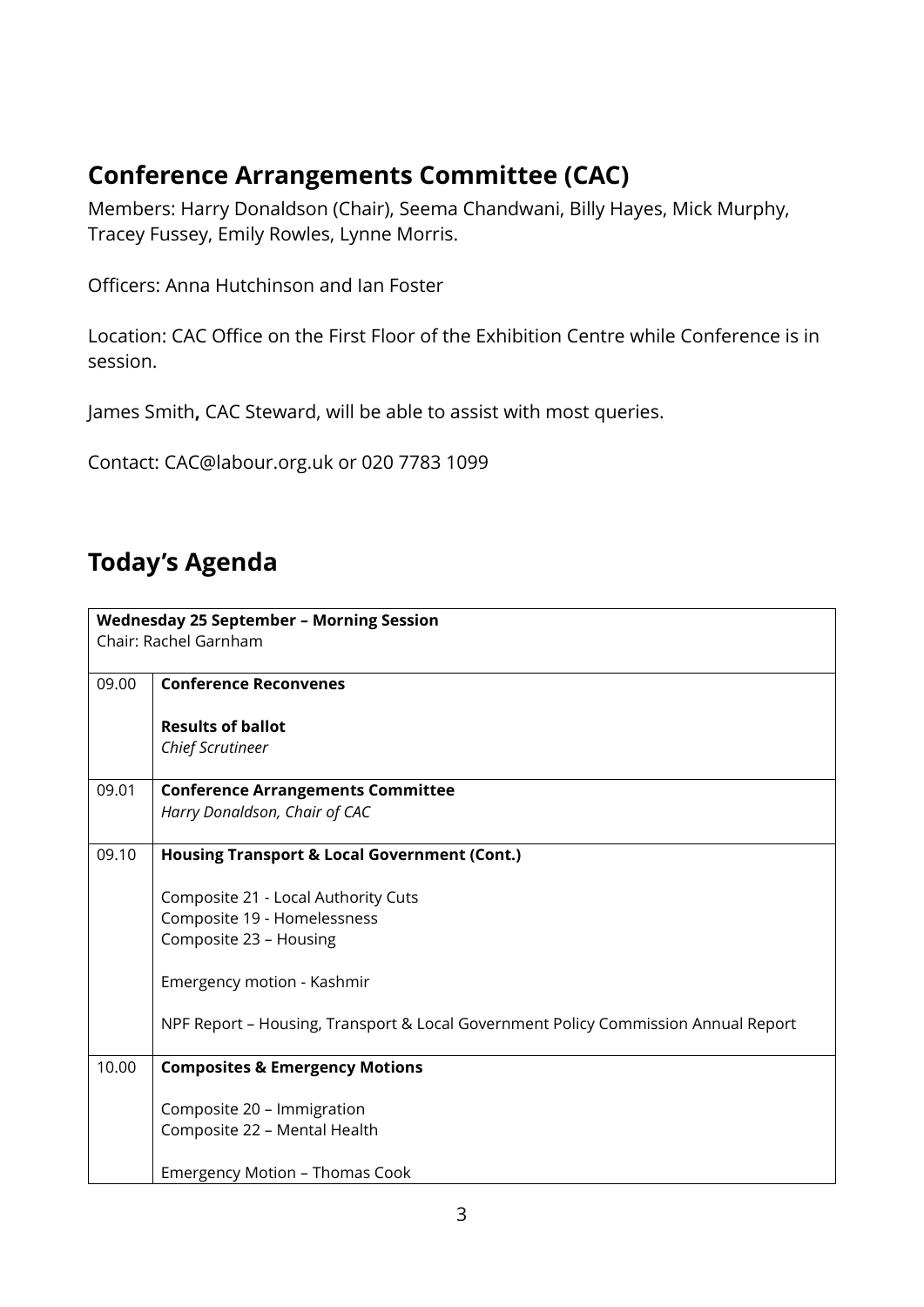| 11.40 | <b>Votes</b>                                                                       |
|-------|------------------------------------------------------------------------------------|
|       |                                                                                    |
|       | Proposals to reference back;                                                       |
|       | NPF Report – Housing, Transport & Local Government Policy Commission Annual Report |
|       | Composite 21 - Local Authority Cuts                                                |
|       | Composite 19 - Homelessness                                                        |
|       | Composite 23 - Housing                                                             |
|       | Composite 20 - Immigration                                                         |
|       | Composite 22 - Mental Health                                                       |
|       | Emergency motion - Kashmir                                                         |
|       | Emergency Motion - Thomas Cook                                                     |
|       |                                                                                    |
|       | NPF Report – Housing, Transport & Local Government Policy Commission Annual Report |
|       | Card Vote 45 - Democracy Review rule change                                        |
|       |                                                                                    |
| 11.45 | <b>Closing Formalities</b>                                                         |
|       |                                                                                    |

### <span id="page-3-0"></span>**Left Luggage**

A left luggage facility will be available on Wednesday 25 September between 8am and 2pm for delegates who need to check out of their accommodation on Wednesday morning. This will be located in the Hilton Brighton Oxford Room which is accessible from St Margaret's Place.

Luggage cannot be taken into the Brighton Centre.

### <span id="page-3-1"></span>**Composite Motions**

The following composite motions have been timetabled for debate today.

### <span id="page-3-2"></span>**Composite 21 - Local Authority Cuts**

- 1. Since 2010 there have been swingeing cuts to local authority expenditure. This has come at a time of declining real incomes, savage attacks on benefits, a crisis in social care provision and a chronic housing shortage.
- 2. A high priority for Labour in government will be to reverse these cuts and restore adequate funding for local government. Urgent attention will be paid to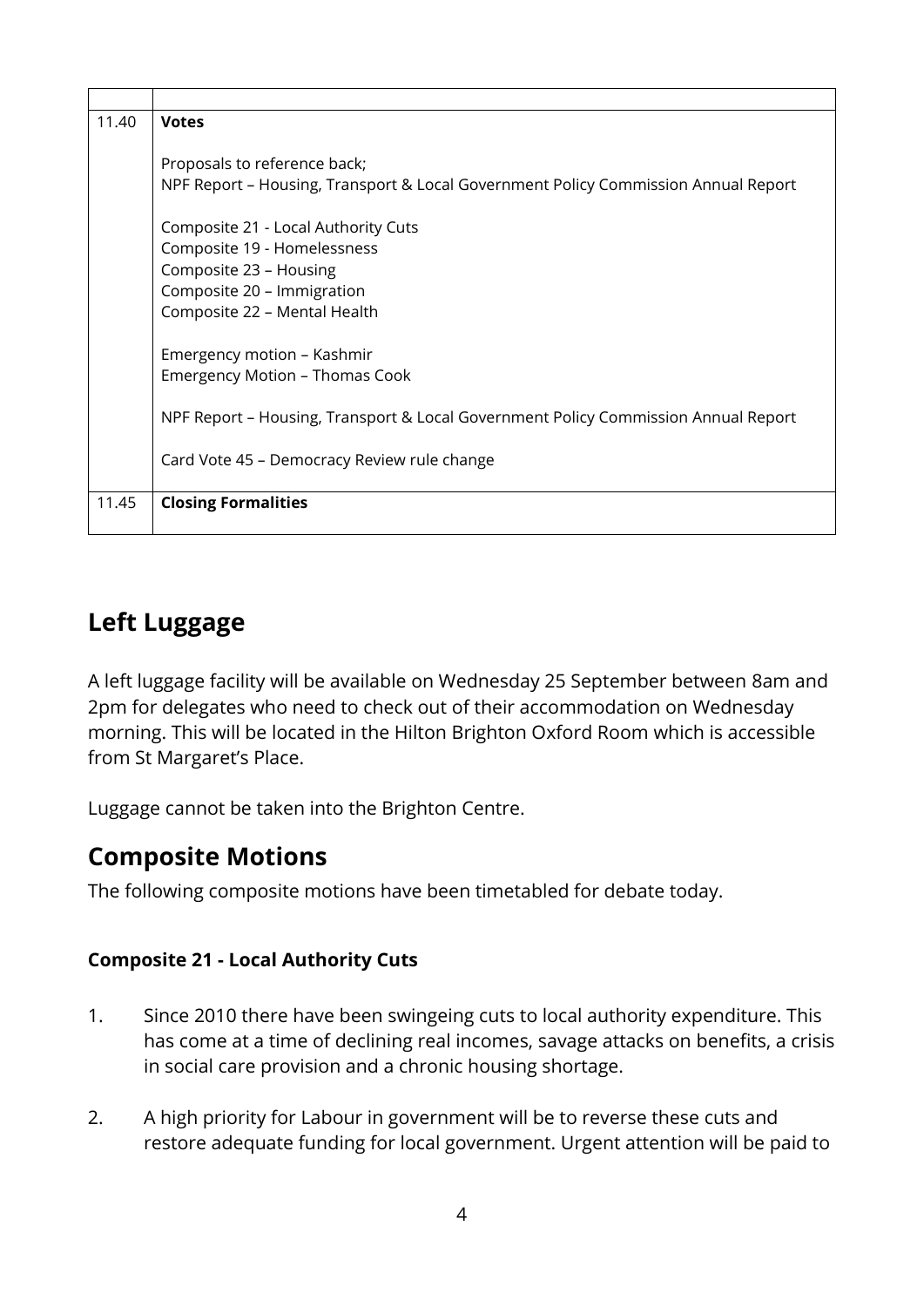developing a progressive funding system that spreads the burden fairly and ensures that those most in need receive the services they are entitled to.

- 3. The party leadership will in any event launch a mass national campaign to compel central government to ensure adequate funding in the short term. This is essential to prevent the dire consequences of a further assault in the coming years.
- 4. Given the broad impact of the cuts this would have a massive popular potential – drawing in communities, service users, local campaigns, environmental groups, trade unions and many others in local, regional and national action from the grass roots up. It would involve and focus on those who bear the brunt of cuts: women, BAME communities and the young.
- 5. In consultation with unions and others, an early date will be set for a major national demonstration. All sections of the labour movement will make building this campaign a priority. Labour groups and councillors will play a central, visible and active role, demonstrating to communities that austerity can be resisted and is not inevitable.

### **Mover: Hornsey and Wood Green CLP Seconder: Tottenham CLP**

### <span id="page-4-0"></span>**Composite 19 - Homelessness**

Conference believes that homelessness should be treated as a national emergency. We propose that all parts of the country apply a suitable strategy to eradicate rough sleeping and homelessness.

Conference notes the number of people sleeping on the streets has increased by 165 per cent under the Conservative government over the past nine years. Conference further notes the amount of vulnerable former servicemen and women who slip through the net and end up homeless after leaving the armed forces.

Conference notes recent data shows a homeless person dies on average every 19 hours in the UK.

Conference believes the government's failure on housing supply and affordable housing, poverty, unemployment and welfare have all impacted the rise in homelessness.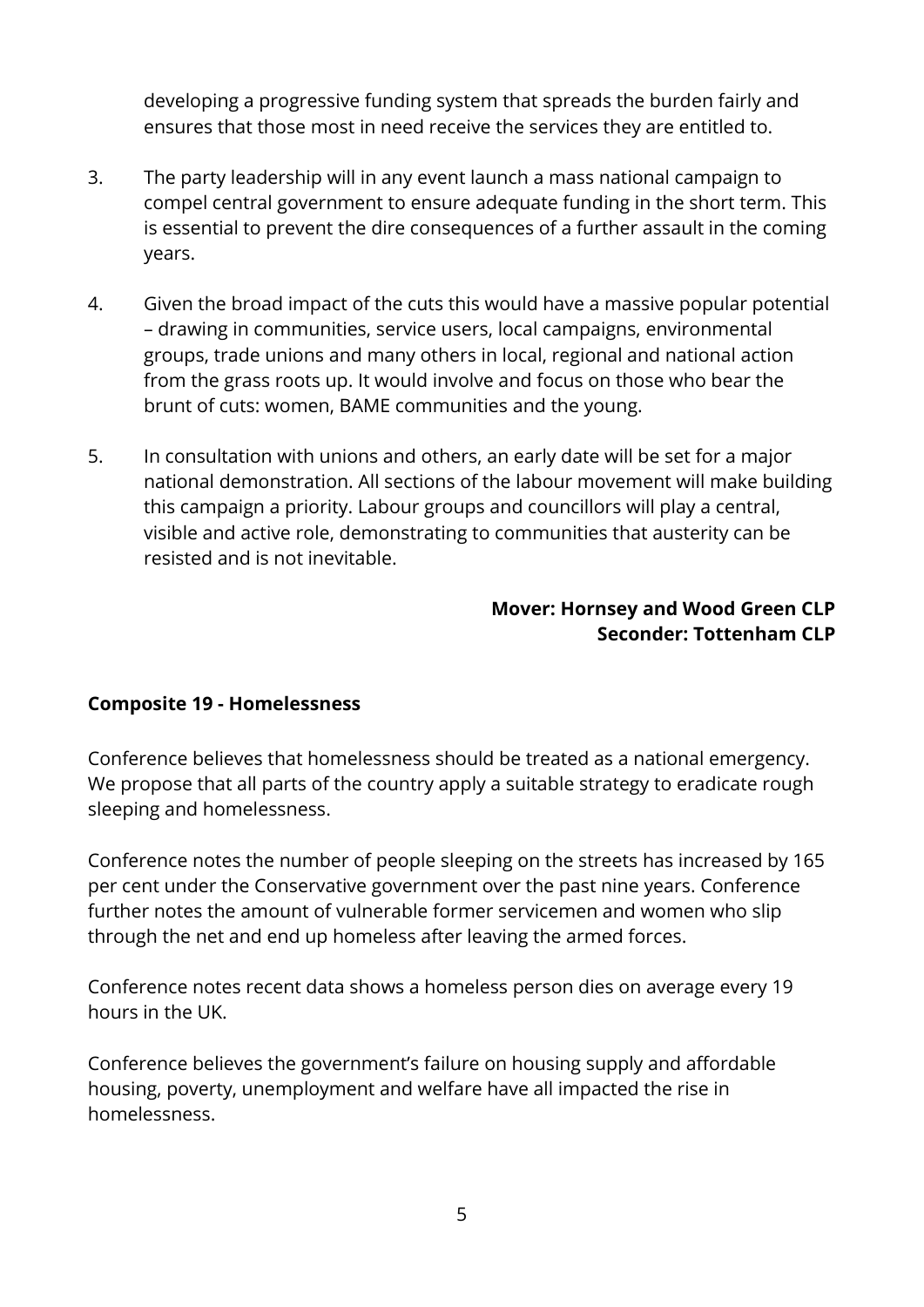Conference recognises the work of several armed forces charities including the SSAFA –the Armed Forces Charity and the British Legion, and many other homelessness charities and organisations who provide invaluable help and support to the most vulnerable in society.

There are a number of measures in place which can criminalise begging and rough sleeping, including the 1824 Vagrancy Act, Public Space Protection Orders, Criminal Behaviour Orders, Community Protection Notices and dispersal orders.

So-called 'enforcement' measures criminalising people for living in public spaces affect more than 70% of people experiencing homelessness.

Labour has pledged to repeal the Vagrancy Act once in government saying "Homeless people need help, not punishment".

Migrants experiencing homelessness are at risk of further 'enforcement' measures, and those with 'No Recourse to Public Funds' (NRPF) status can face being denied support and threatened with deportation as a result of interacting with services.

Conference calls on the Labour Party to:

- Have a radical approach to dealing with the housing crisis in its manifesto including; investing more than any previous government in social and affordable homes and safe places to live.
- Support our veteran community by; working to ensure that all housing policy considers the impact on our veterans, that housing support for veterans is properly resourced and that local authorities ensure former members of the armed services are made a priority for support.
- Work both in government and as the Opposition to end the homelessness crisis.
- Commit to making 8,000 more homes available for those with a history of rough sleeping.
- Making £100m available to councils in year one to provide additional help for rough sleepers in cold weathers
- Call on all local authorities to cease the use of measures which could criminalise rough sleeping and begging.
- Call on all local authorities to cease the practice of embedding Home Office immigration officers in their local services, as denying support to migrants is driving the crisis on our streets.
- Repeal of the 1824 Vagrancy Act, an end to all powers to regard begging or rough sleeping as 'Anti-social' behaviour.
- That the Labour Party adopt the Homeless Bill of Rights and thereafter in all its policies, practices and procedures that affect the homeless endeavour to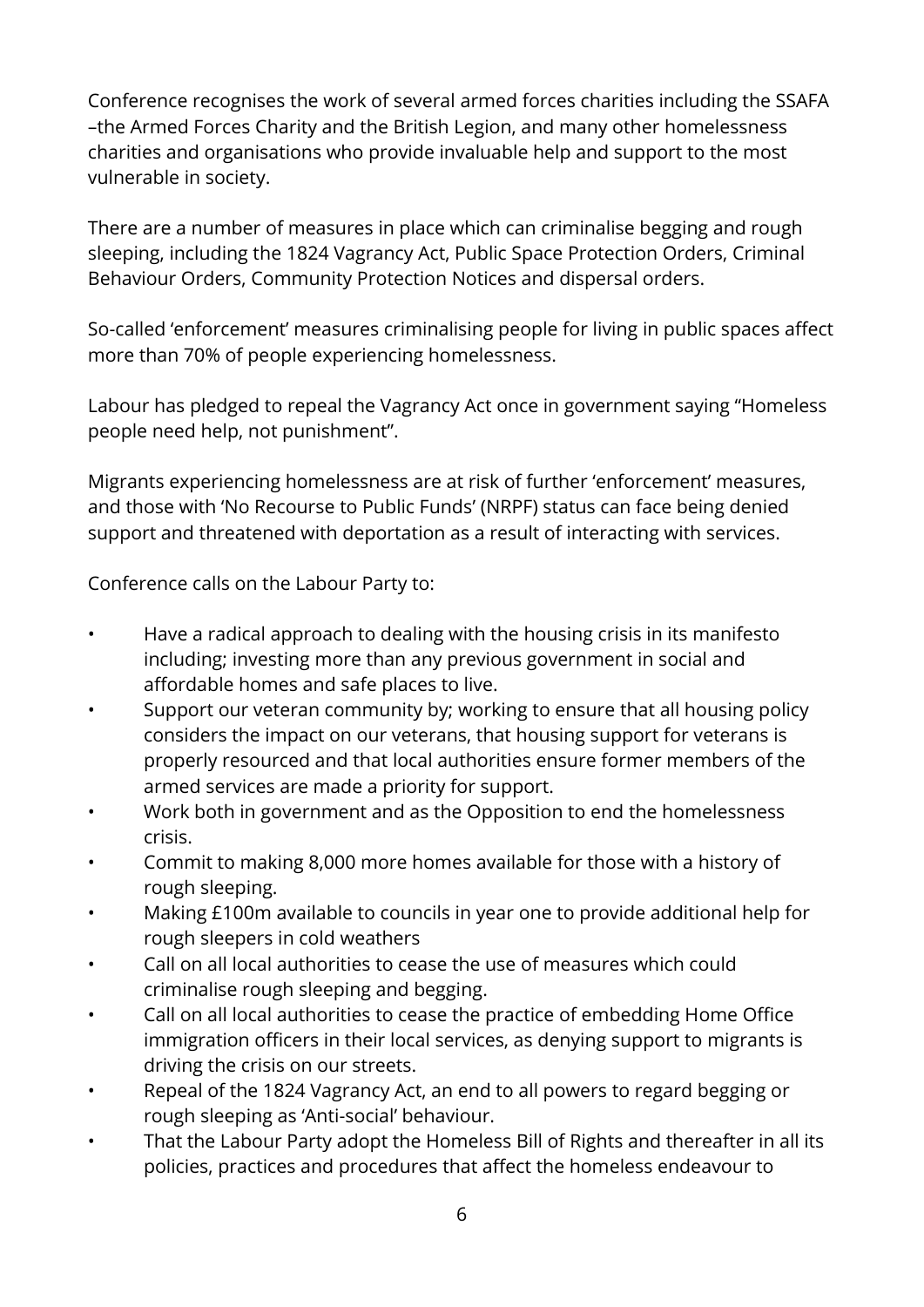comply with the letter and the spirit of the Homeless Bill of Rights, and promote it within the membership. The Homeless Bill of Rights is a compilation of basic rights drawn from European and international human rights law, but made specific to the situation of the homeless and it includes those of people in emergency and temporary accommodation and the "hidden homeless". https://homelessrights.org.uk/the-homeless-bill-of-rights/

### **Mover: Community Seconder: East Worthing and Shoreham**

### <span id="page-6-0"></span>**Composite 23 - Housing**

Conference notes that:

- Shelter's 'A Vision for Social Housing' report concludes that 3.1 million new social homes need to be built over the next 20 years – an average of 155,000 per year
- Under the last Labour Government's 'National Affordable Homes Programme' the grant available for councils to deliver new council housing was set at around £60,000 per home. Considering inflation since then, more per home will be needed for councils to deliver decent, genuinely affordable social rented housing.
- Under the policy of Right-to-Buy, over 1.8 million council properties in England have been sold to date. These homes have never been replaced one-for-one.
- This government has failed to tackle the housing shortage and homelessness, the serious affordability problems in many areas the imbalance between support for housing developers and constraints on local authorities and housing associations and the refusal to give private sector tenants protection
- Young people bear the brunt of this crisis, being priced out of renting, unable to access council housing and rely on assistance, with approximately 3,400,000 20 to-34 year olds living in their parents' homes.
- Lack of security of tenure including Section 21 no-fault evictions.
- Increased homelessness and temporary accommodation rent arrears due to sky-high rents and benefit cuts.
- There has been a failure to build new council homes

Conference therefore calls upon the Labour Party to:

- Put housing at the heart of our campaigning efforts to win the next general election.
- Adopt a policy of building an average of 155,000 social rented homes a year, with at least 100,000 of these social rented council homes (minimum of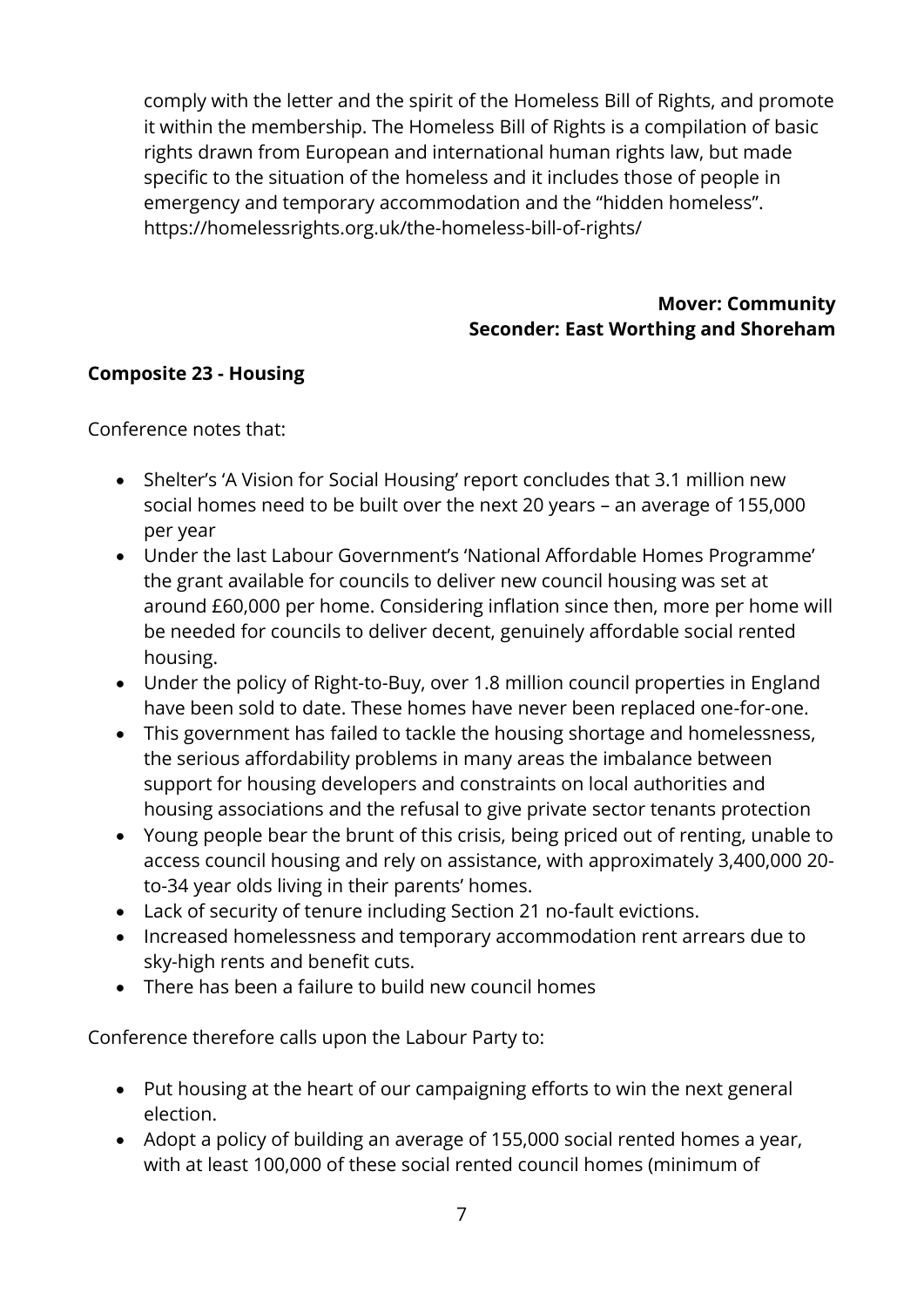3,100,000 additional social homes over the next 20 years), to start with immediate effect when in Government.

- Pledge at least £10 billion a year for housing grant, ring fenced for delivering 100,000 social rented council homes to be announced at the first Budget.
- Support root and branch change to the housing system with solutions appropriate for different regions
- Invest in skills development in the construction industry
- Back councils with new funding and powers to enable the biggest council house building programme in 40 years.
- Ensure that all information about land ownership, control, subsidies and planning should be published as open data.
- Fund the retrofitting of sprinklers, and the replacement of combustible cladding in all high-rise social housing tower blocks, paid for by the Government.
- Adopt a policy of ending, not suspending, Right-to-Buy and Right-to-Acquire to be announced on day one of a Labour Government.
- Help private renters with an end to 'no fault' evictions, open-ended tenancies, caps and controls on rents linked to local income, new minimum standards and tougher enforcement.
- Pledge to create a new Labour Legal definition of an "Affordable Rent", as linked to local income
- Legal aid restored for repairing obligations with fairer eligibility
- Back households on ordinary income who aspire to own their own home with discounted homes to buy and first dibs for local people on new homes in their area.
- A commitment to stabilising nominal house prices.
- Establish New Public Development Corporations with power to purchase land at closer to current use value, and develop it in the public interest.
- End the fire sale of public land.
- A national housing and regeneration strategy with long-term funding for housing and regeneration/infrastructure through grants and loans allied to national/local targets for affordability
- Introduce new energy efficiency standards on all new homes in insulation to passivhaus standard and back large-scale green retrofit programme. Build a new generation of energy efficient / zero carbon, homes for sale and for rent, (including offsite construction homes) as part of a Green New Deal
- Removing restrictions to enable councils to build new council homes
- Abolish the Bedroom Tax forthwith.
- Build new properties with a lifelong design for easy adaptation
- Creating regional banks, regionalizing and reforming Homes England to restore the former HCA roles in regeneration and commitment to tenants and communities.
- The re-establishment of Local Housing Strategies with the same weight as the Local Plan.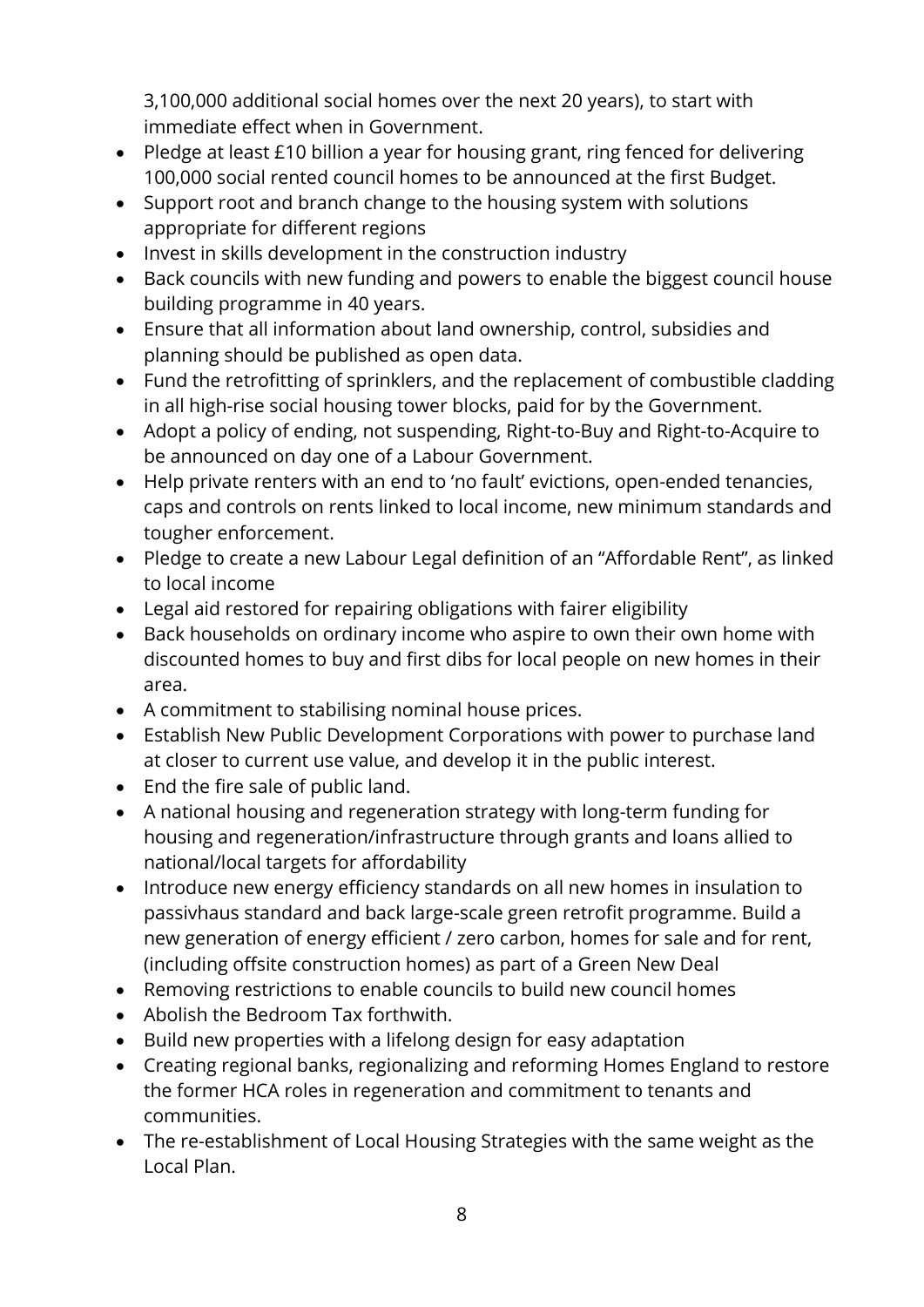- Ensure fire safety measures are in place and communicated to all inhabitants
- End rough sleeping within a Parliament and tackle the wider causes of rising homelessness including the Tories' punitive welfare benefit rules.
- Ensure building companies commissioned for these social rented and/or privately/association built intermingled accommodation pay as a minimum the current Living Foundation wage and employ and train an agreed percentage of apprentices
- Requisition by Compulsory Purchase Order empty private homes, including unoccupied tower blocks in London (as in Berlin and Vancouver), as well as the worst private rented sector properties
- Give councils the powers and resources to take housing associations under direct council control.
- Abolish Assured Shorthold Tenancies and legislate for open-tenancies, a Tenants' Rights Charter and compulsory registration for the private rented sector to enforce high common standards across all rented sectors.
- Establish and fully fund councils to deliver a Housing support service to protect people from housing stress and cut homelessness.
- Ensure that among the new properties to be built, these social rented properties include properties for the full range of age groups who have different needs at different stages of their lives. In larger development projects the following should be included at the planning stage and commissioned to include:
	- o appropriate infrastructure, access to public transport, cycle and walkways
	- o local shops with appropriate food outlets
	- o access to or provision of care and advice services, medical and pharmaceutical provision
- Conference calls on the Party to accept these proposals as a commitment for immediate action on forming the government to provide the much needed housing to obviate the growing rates of homelessness and child poverty in our communities.

### **Mover: South East Cornwall Seconder: Young Labour**

### <span id="page-8-0"></span>**Composite 20 - Immigration**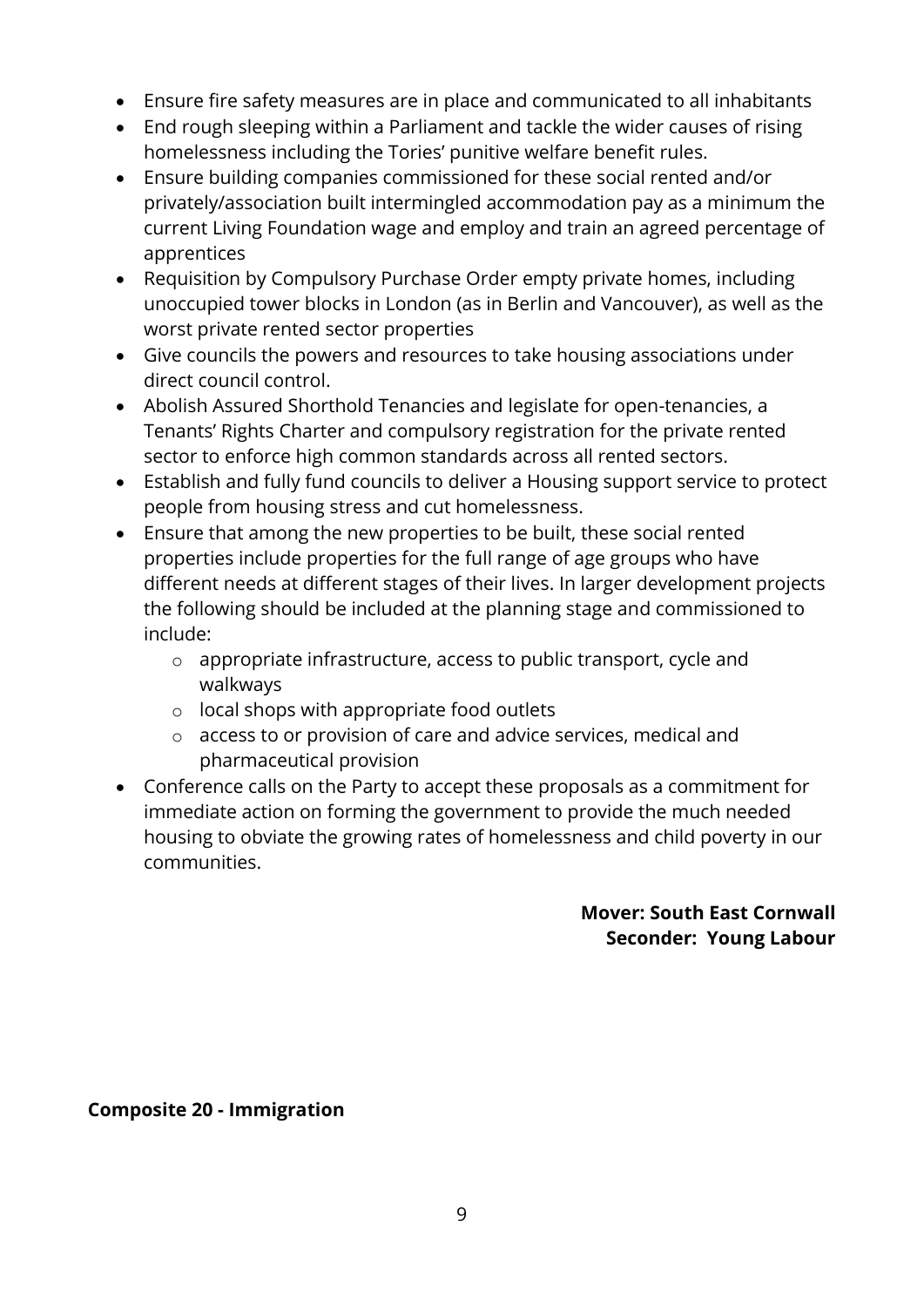Free movement, equality and rights for migrants, are socialist values and benefit us all.

Confronted with attacks on migrants – from the racist Hostile Environment to the Conservatives' Immigration Bill that plans to end free movement and strip the rights of working-class migrants – we stand for solidarity, equality and freedom.

Scapegoating, ending free movement and attacking migrants' rights are attacks on all workers. They make migrant workers more precarious and vulnerable to hyperexploitation, pressing down wages and conditions for everyone. They divide us, making it harder to unionise and push back.

Labour offers real solutions to fix the problems which are unfairly and incorrectly blamed on migrants themselves: public funding for good jobs; homes, services and social security for everyone; scrapping anti-union laws to support workers organising for improved conditions and wages. Migrant workers are already central to trade union campaigns beating low pay and exploitation, in spite of prevailing attitudes and Tory legislation.

Labour will include in the manifesto pledges to:

- Oppose the current Tory immigration legislation and any curbing of rights.
- Campaign for free movement, equality and rights for migrants.
- Reject any immigration system based on incomes, migrants' utility to business, and number caps/targets.
- Close all detention centres.
- Ensure unconditional right to family reunion.
- Maintain and extend free movement rights.
- End "no recourse to public funds" policies.
- Scrap all Hostile Environment measures, use of landlords and public service providers as border guards, and restrictions on migrants' NHS access.
- Actively challenge anti-immigrant narratives.
- Extend equal rights to vote to all UK residents.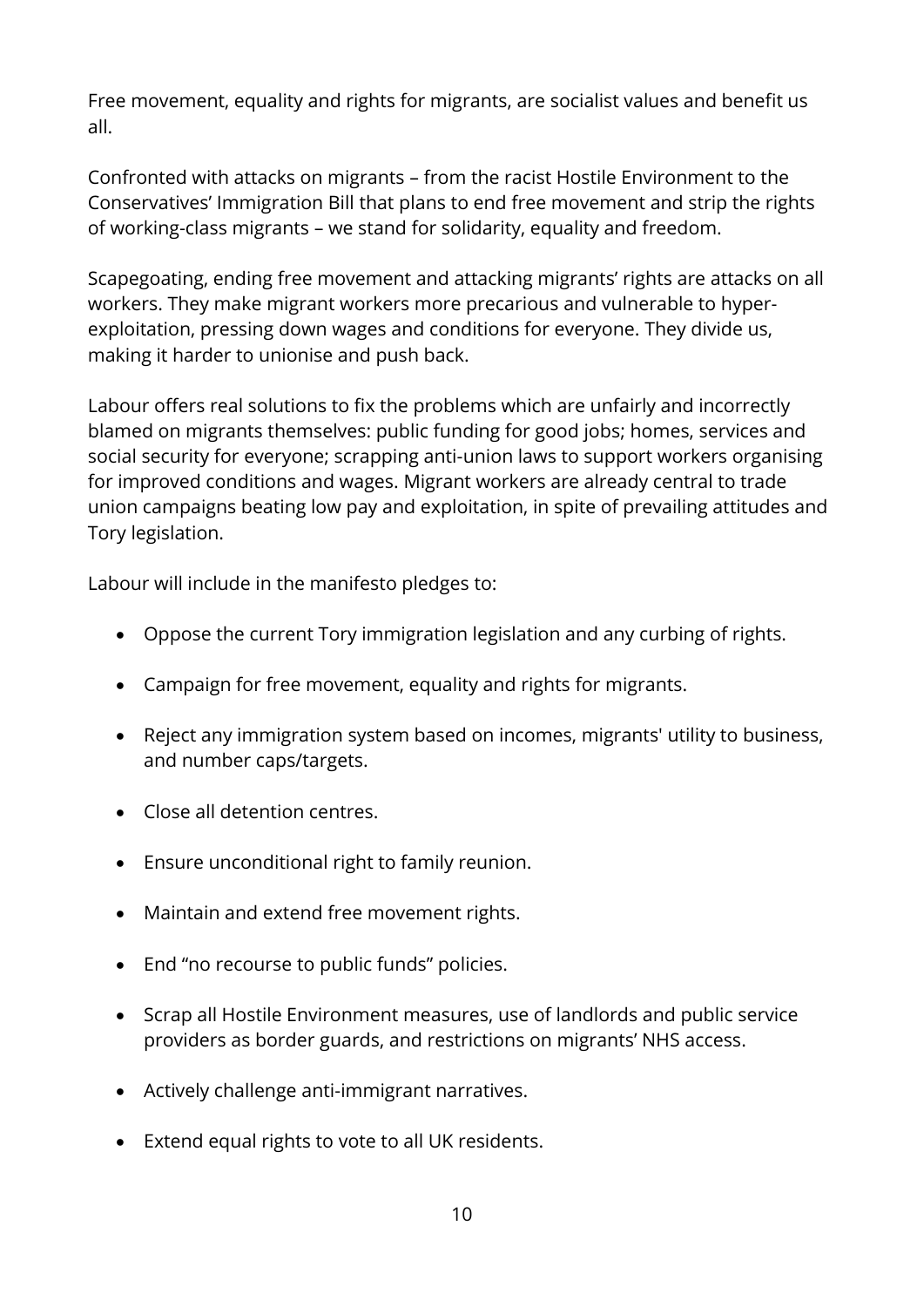### **Mover: Camberwell and Peckham CLP Seconder: Edinburgh Central CLP**

### <span id="page-10-0"></span>**Composite 22 - Mental Health**

Conference is committed to addressing the toxic effects of austerity policies and free market economics, which research shows have increased the burden of mental distress and marginalisation within the UK. Economic policies and ideological standpoints which emphasise acquisitiveness, self-interest and competitiveness are harmful to the wellbeing of our citizens and responsible for the surge in psychological distress since 2010. Emotional health and well-being are central to our vision for the future, informed by our core values of equality, social justice, opportunity for all, compassion, communality and respect.

Conference notes that every day in the UK, twelve men will take their own lives, of which two will be boys aged under 19. In LGBTQ+ communities, nearly half of all trans young people have attempted suicide, as have one in five gay, lesbian or bi young people.

Conference recognises that depression is the leading cause of suicide, and that there are a variety of factors that contribute to this, including the gender strain of appealing to masculine stereotypes, the consumption of online pornography and racial discrimination and bullying (especially for members of the LGBTQ+ community).

Conference also notes the brilliant work undertaken by unions such as PCS, USDAW, Unite, GMB and many others working in mental health, including arrangement of training events and campaigns and lobbying for support for workers with mental health issues in the workplace.

Conference believes that the solution to these problems must be a set of policies that include expanded sex and relationship education, a drive for mental health nursing recruitment, the establishment of 24/7 universal crisis care in every single community in Britain, a streamlining of Child & Adolescent Mental Health Services to combat fragmentation, reforming the Mental Health Act, programs to enable minority groups greater influence in shaping their local health services and the introduction of mental health education and more LGBTQ+ oriented studies in schools.

Conference calls upon the Labour Leadership to endorse these principles and to commit to including this in the next Programme of Government.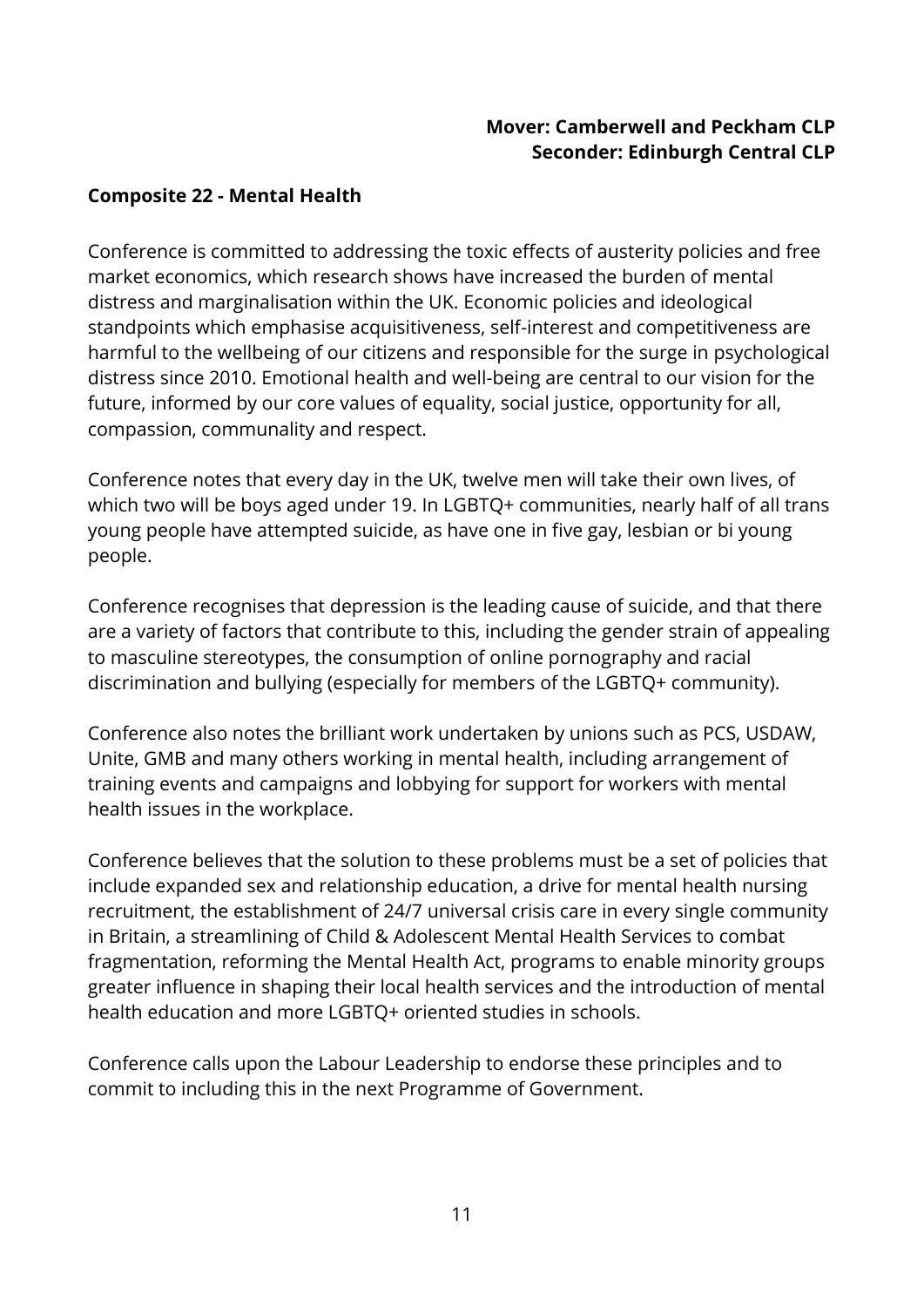Conference also resolves that the next Labour Party Manifesto will address the mental health crisis across the UK with future Labour Government commitments, as a minimum, to include:

Delivering a mental health revolution in our country by implementing a coherent strategy to achieve our vision of a nation of psychologically healthy and resilient citizens and communities in which all have the opportunity to flourish. This strategy will be built from the ground up, putting service users and carers at the heart of the process; An immediate £2bn of ring fenced funding for mental health services. Within 100 days in office we will complete a comprehensive review to identify the additional resources required to achieve a mental health and wellbeing revolution; ensuring mental health considerations are front and centre in all policy considerations, particularly economic policy. All sectors of government will be committed to the delivery of policies that promote mental health and wellbeing.

> **Caerphilly CLP Sheffield Hallam CLP**

### <span id="page-11-0"></span>**Emergency Motions**

The following emergency motion was moved and debated on Tuesday and will be voted on later today.

### **Kashmir**

This conference notes:

- While we have been meeting here, Pakistan and India are discussing the issue of Kashmir at the United Nations as there is a major humanitarian crisis taking place in the Kashmir region and several exchanges of fire across the Line of Control have taken place.
- The enforced disappearance of civilians, the state endorsed sexual violence of women by armed forces and the overall prevalence of human rights violations in the region not only continues but has exasperated further in the past week.
- The house arrest / imprisonment of mainstream politicians and activists and restrictions on journalistic freedom.
- The ongoing communications blackout causing disruption for medical agencies and families not knowing the safety of their relatives.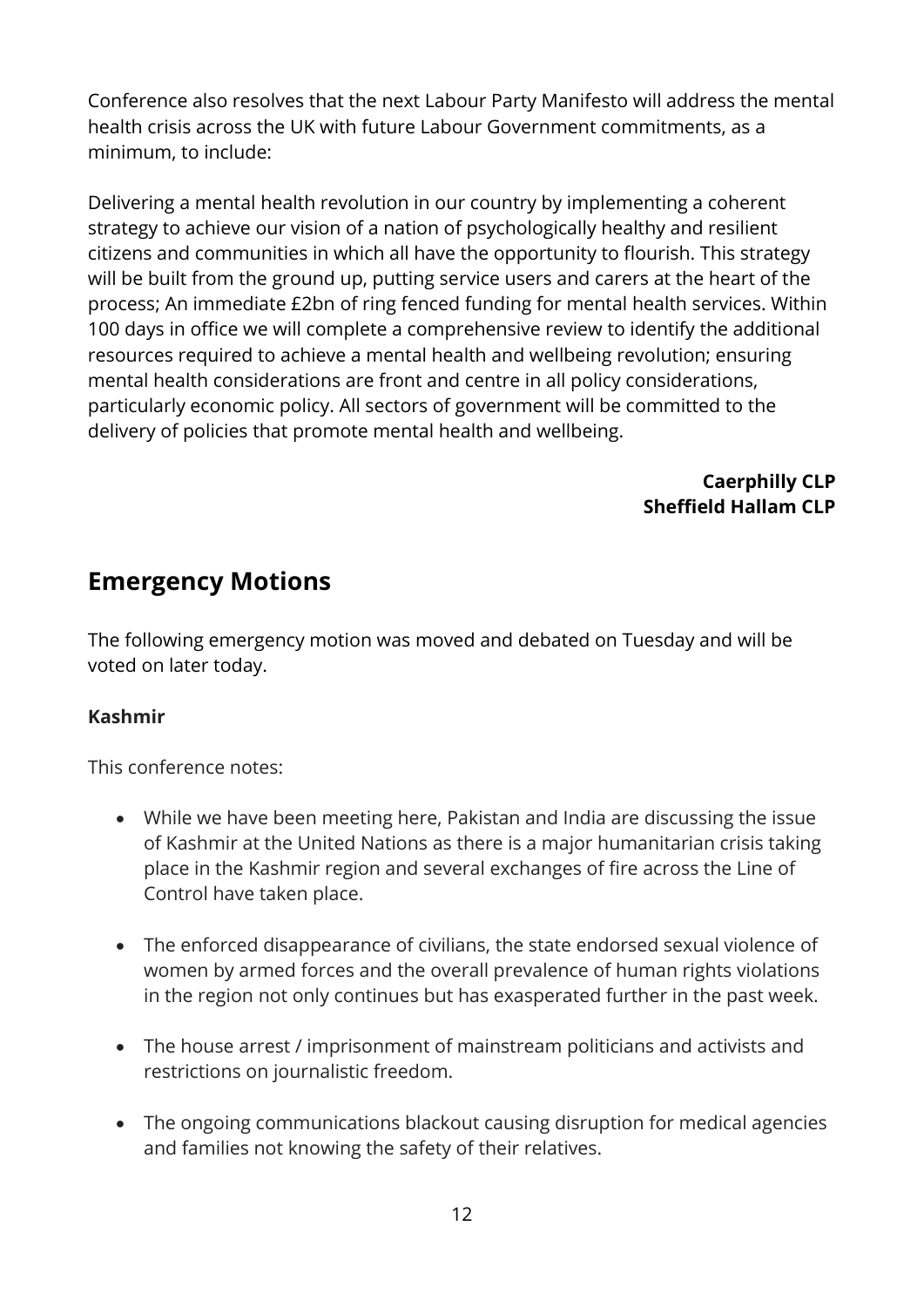The conference urges the Labour party to:

- Ask Jeremy Corbyn or ensure someone from the labour party is represented to attend the UNHRC to demand the restoration of basic human rights including the freedom of speech and communication, the lifting of curfews, and to allow the humanitarian aid organisation and international observers to enter the region.
- Jeremy Corbyn to meet high commissioners of both India and Pakistan to ensure there is mediation and restoration of peace and normality to prevent a potential nuclear conflict.
- Accept that Kashmir is a disputed territory and the people of Kashmir should be given the right of self-determination in accordance with UN resolutions.
- The Labour party to stand with the Kashmiri people fighting against occupation, this is vital as we stand for social justice and ethical foreign policy.

### **Mover: Leyton and Wanstead CLP Seconder: Nottingham East CLP**

The following emergency motion has been timetabled for debate today.

### **Thomas Cook**

Conference expresses the strongest concern and support for Thomas Cook employees and customers following the announcement on 23rd September 2019 that it will be ceasing trading. This Labour Party Conference condemns the government's ideological shortsightedness when faced with the simple choice between a £200m government cash injection to save the company versus a £600m bill to repatriate UK holidaymakers; and calls for measures to stop companies from ceasing trading with immediate effect in the U.K.

Conference condemns the government's indifference to British jobs and businesses going under and welcomes the intervention of the Labour Frontbench calling for all viable options to be explored including the government to consider stepping in and taking an equity stake to avoid the crisis.

This situation demonstrates the complete failure of the current system to protect the company's customers and employees, and the wider public interest.

When a company ceases trading the human cost can be devastating for individuals, their families and communities.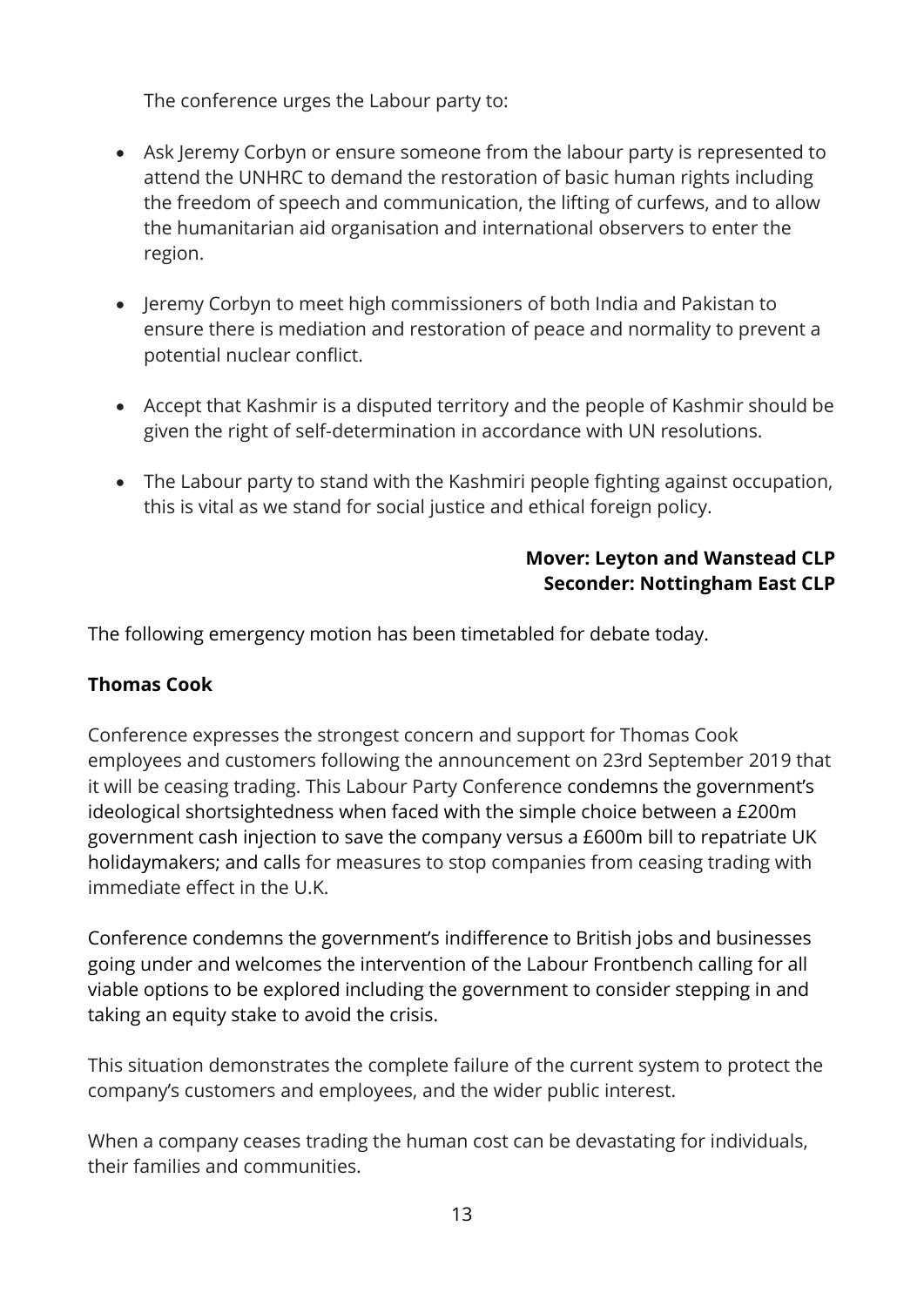Conference recognises that if the UK had legislation or policy similar to the US and Europe a company could continue trading under administration (Europe) or chapter 11 (USA), avoiding this situation; and resolves that once in government it will ensure such events can no longer occur.

#### **Unite the Union**

### <span id="page-13-0"></span>**Reference Back**

The below reference backs were submitted prior to conference. Full details are provided in Appendix 1.

### <span id="page-13-1"></span>**Housing, Local Government and Transport**

### **Pre-notified**

Organisation: Brighton, Pavilion CLP Policy Commission: Housing, Local Government and Transport

Organisation: Brighton, Pavilion CLP Policy Commission: Housing, Local Government and Transport

Organisation: Brighton, Pavilion CLP Policy Commission: Housing, Local Government and Transport

Organisation: Brighton, Pavilion CLP Policy Commission: Housing, Local Government and Transport

Organisation: Brighton, Pavilion CLP Policy Commission: Housing, Local Government and Transport

Organisation: Brighton, Pavilion CLP Policy Commission: Housing, Local Government and Transport

Organisation: Hackney North and Stoke Newington CLP Policy Commission: Housing, Local Government and Transport

Organisation: Labour International CLP Policy Commission: Housing, Local Government and Transport

Organisation: Tottenham CLP Policy Commission: Housing, Local Government and Transport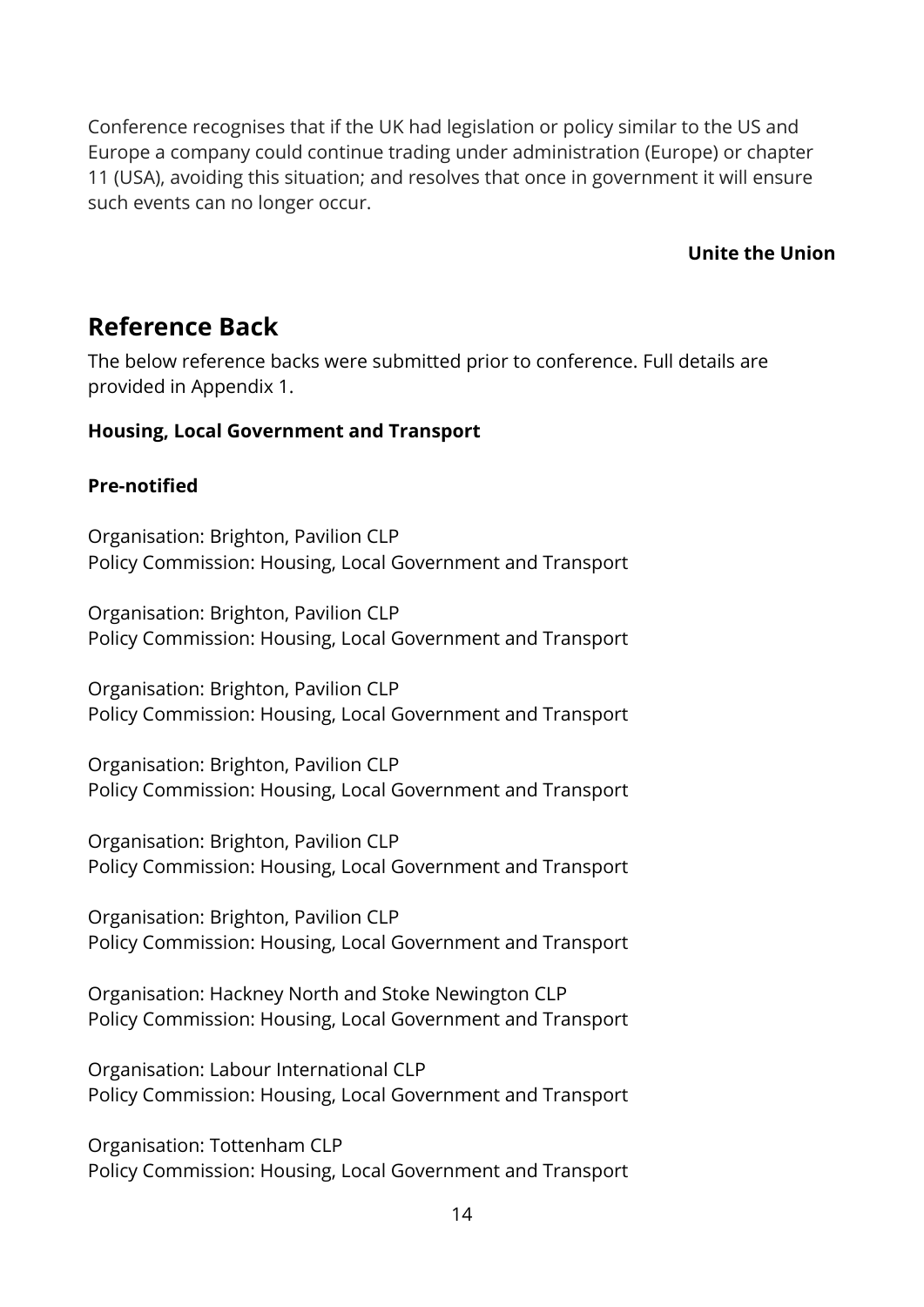### **Reference backs moved from the floor**

The following reference backs were moved from the floor from the debate yesterday and will be voted on today.

Organisation: Ruislip Northwood & Pinner Policy Commission: Housing, Local Government and Transport

Organisation: Ruislip Northwood & Pinner Policy Commission: Housing, Local Government and Transport

Organisation: Rayleigh and Wickford Policy Commission: Housing, Local Government and Transport

Organisation: Erewash Policy Commission: Housing, Local Government and Transport

Organisation: Hornsey & Wood Green Policy Commission: Housing, Local Government and Transport

### <span id="page-14-0"></span>**NEC Democracy Review In-year Implementation**

Due to an error earlier in the week a section of the NEC Democracy Review in-year implementation was omitted from the ballot paper. A card vote is therefore timetabled to take place in the morning. The section that will be voted on with Card Vote 45 can be found below.

### <span id="page-14-1"></span>**CLP Record of Decisions**

### ANNUAL CONFERENCE 2018 APPROVED

*The NEC shall put in place rules requiring CLP Executive Committees to report all decisions in writing to the CLP General Meeting for approval, and requiring that branch and CLP standing orders and (non-private) records of decisions be made available to members on an electronic platform provided by the Party. The NEC may incorporate these rules into this rule book, subject to approval at Annual Conference 2019, when this sub-clause shall expire.*

Sub-clause to expire

NEC ACTION FOR APPROVAL BY ANNUAL CONFERENCE 2019: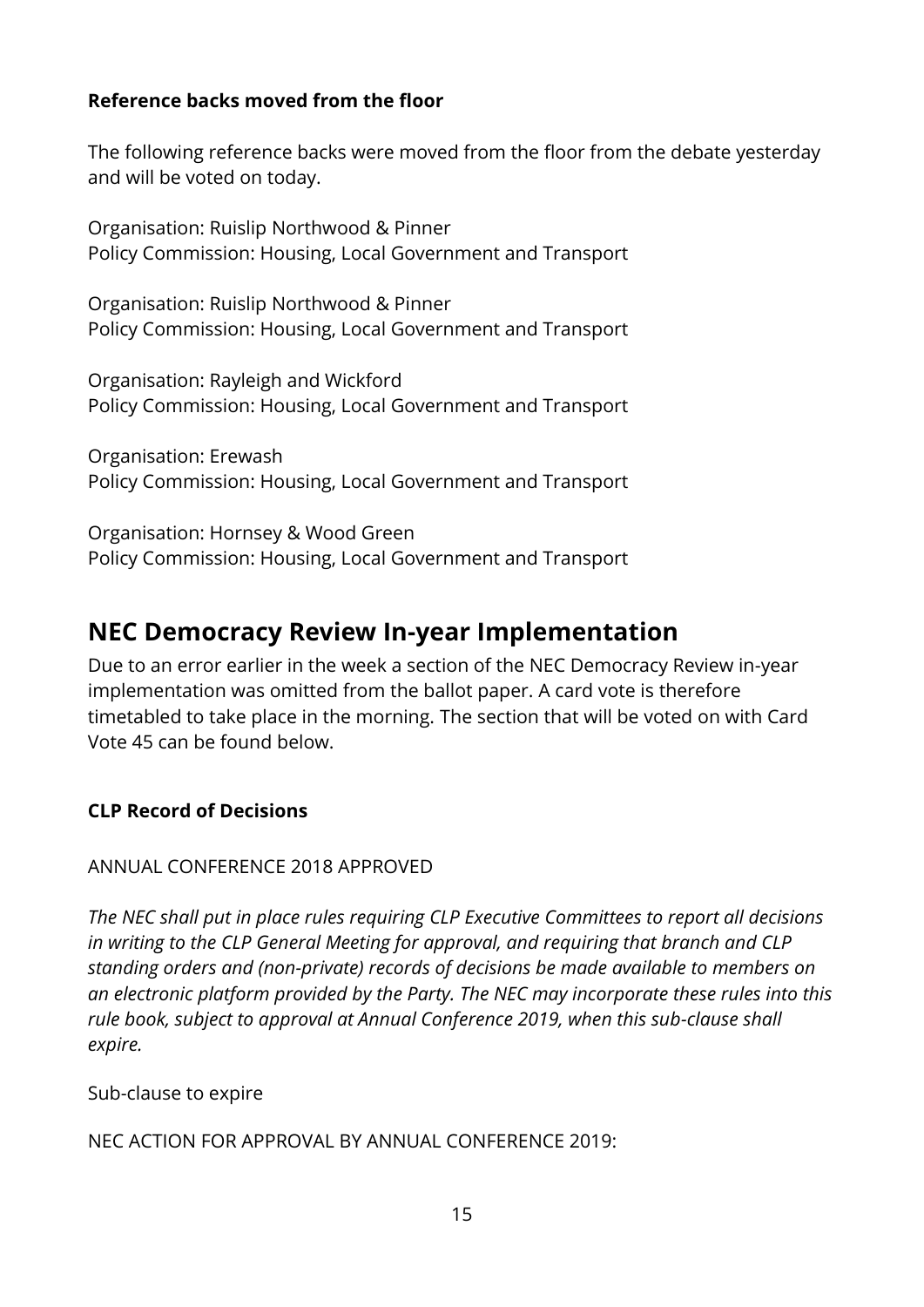New sub clause 9 as follows:

*CLP Executive Committees shall provide a written record of decisions to the CLP General Meeting for approval. Standing orders for CLPs shall be published on an electronic platform provided by the Party.*

### <span id="page-15-0"></span>**Ballots**

The result of Tuesday's ballot for the National Constitutional Committee representatives Division III can be found in Appendix 2.

### <span id="page-15-1"></span>**Standing Orders**

Standing Orders are reproduced for ease of reference in Appendix 3.

### <span id="page-15-2"></span>**Appendix 1 – Pre-notified Reference back**

Reference backs votes carried over from Tuesday PM debate.

### **CLP:** Brighton Pavilion CLP

**Policy Commission Area:** Housing, Local Government and Transport **Page in NPF Report:** 108

**Statement:** While the Policy Commission's criticisms of the economic mismanagement of Britain are valid, they should not be presented in a way that divides Labour voters against each other and alienates many more potential Labour voters. This is the effect on Labour voters in the South East (of which there were 81,095 in Brighton and Hove alone in 2017) whenever any Labour representative or body refers to inequality "between different areas of the country". Labour policy must raise every body up to a decent minimum, regardless of location.

Brighton Pavilion CLP does not seek to underplay deprivation and suffering under the Tories and their dreadful austerity policies, but asks the Policy Commission (and all Labour members) to look again and consider that these Tory priorities and neoliberal economics have decimated Britain's industrial and manufacturing base right across the country, as the Party's own consultation on poverty and deprivation in seaside communities reflected. Our communities have been damaged and people's lives destroyed nationwide. Every one of us in the 99% is suffering, regardless of where we live.

Fundamentally inequality is based on class - between the haves and the have nots. Hence Brighton Pavilion CLP moves reference back on the phrase "between different areas of the country" in this sentence, as shown in square brackets. The Policy Forum should think again about issuing any statement which drives away Labour potential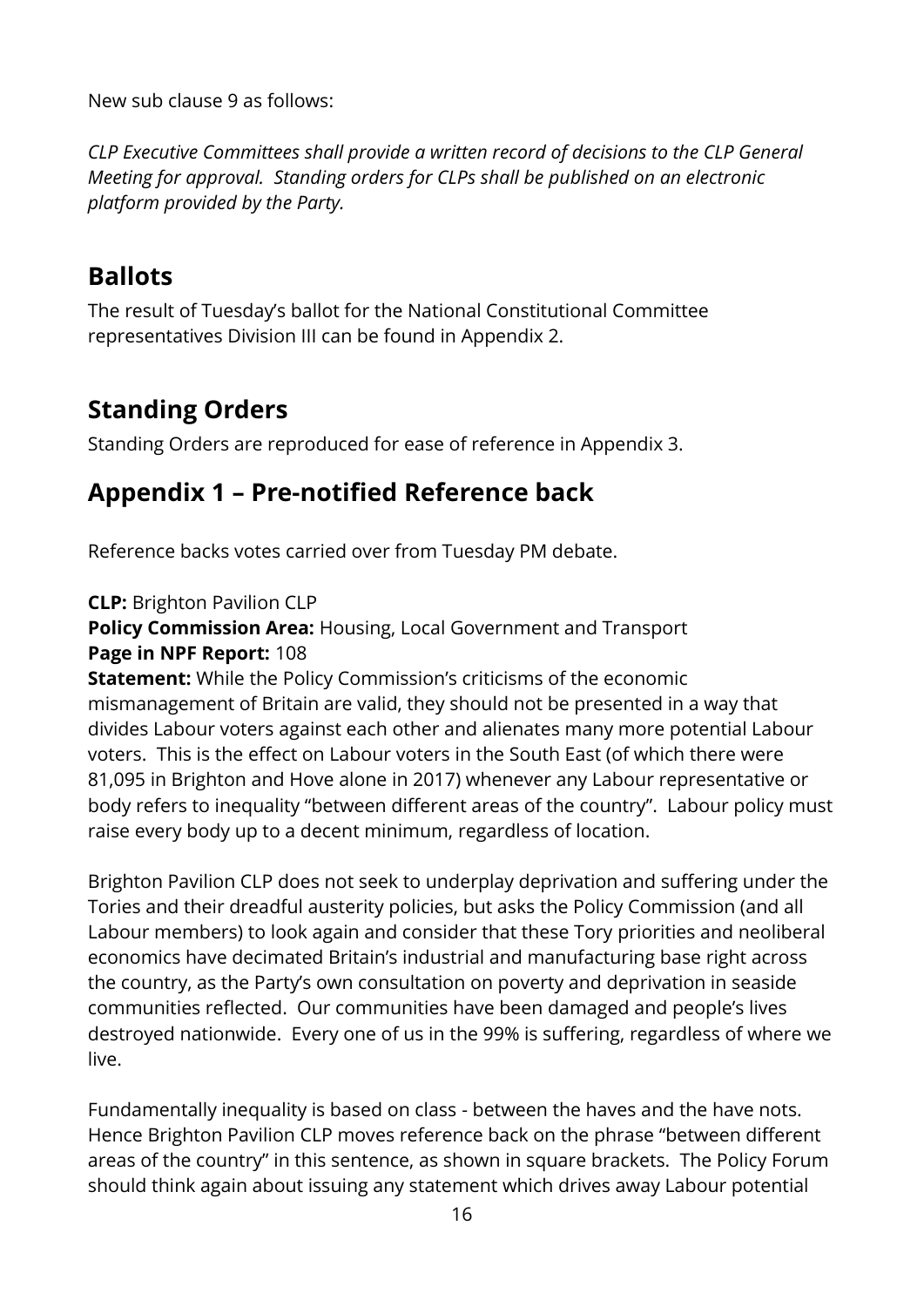Labour voters or which detracts from its conclusion on p.109: "Our political system is broken and there is only one party that seeks to stand for every voter in every region."

Labour is the party seeking to transform Britain in the interests of the have nots. Wherever we live, we have more in common with each other in the 99% than we have with the 1%, even if they may live on the other side of town (or, perhaps, in Hove!)

Sadly, the impact of economic neoliberalism and Tory austerity cuts will be very visible to delegates walking from Brighton station to Labour Conference at the Brighton Centre, given the large increase in people who have been left with no other choice but to live on our streets.

### **CLP:** Brighton Pavilion CLP

### **Policy Commission Area:** Housing, Local Government and Transport **Page in NPF Report:** 103

Statement: "While the Policy Commission's criticisms of the economic mismanagement of Britain are valid, they should not be presented in a way that divides Labour voters against each other and alienates many more potential Labour voters. This is the effect on Labour voters in the South East (of which there were 81,095 in Brighton and Hove alone in 2017) whenever any Labour representative or body makes reference to a geographic or "north / south" divide.

Brighton Pavilion CLP does not seek to underplay deprivation and suffering under the Tories and their dreadful austerity policies, but asks the Policy Commission (and all Labour members) to look again and consider that these Tory priorities and neoliberal economics have decimated Britain's industrial and manufacturing base right across the country, as the Party's own consultation on poverty and deprivation in seaside communities reflected. Our communities have been damaged and people's lives destroyed nationwide. Every one of us in the 99% is suffering, regardless of where we live.

Fundamentally inequality is based on class. Hence Brighton Pavilion CLP moves reference back on the word "geographically" in this sentence, as shown in square brackets. The Policy Forum should think again about issuing any statement which drives away Labour potential Labour voters or which detracts from its conclusion on p.109: "Our political system is broken and there is only one party that seeks to stand for every voter in every region."

Labour is the party seeking to transform Britain in the interests of the have nots. Wherever we live, we have more in common with each other in the 99% than we have with the 1%, even if they may live on the other side of town (or, perhaps, in Hove!)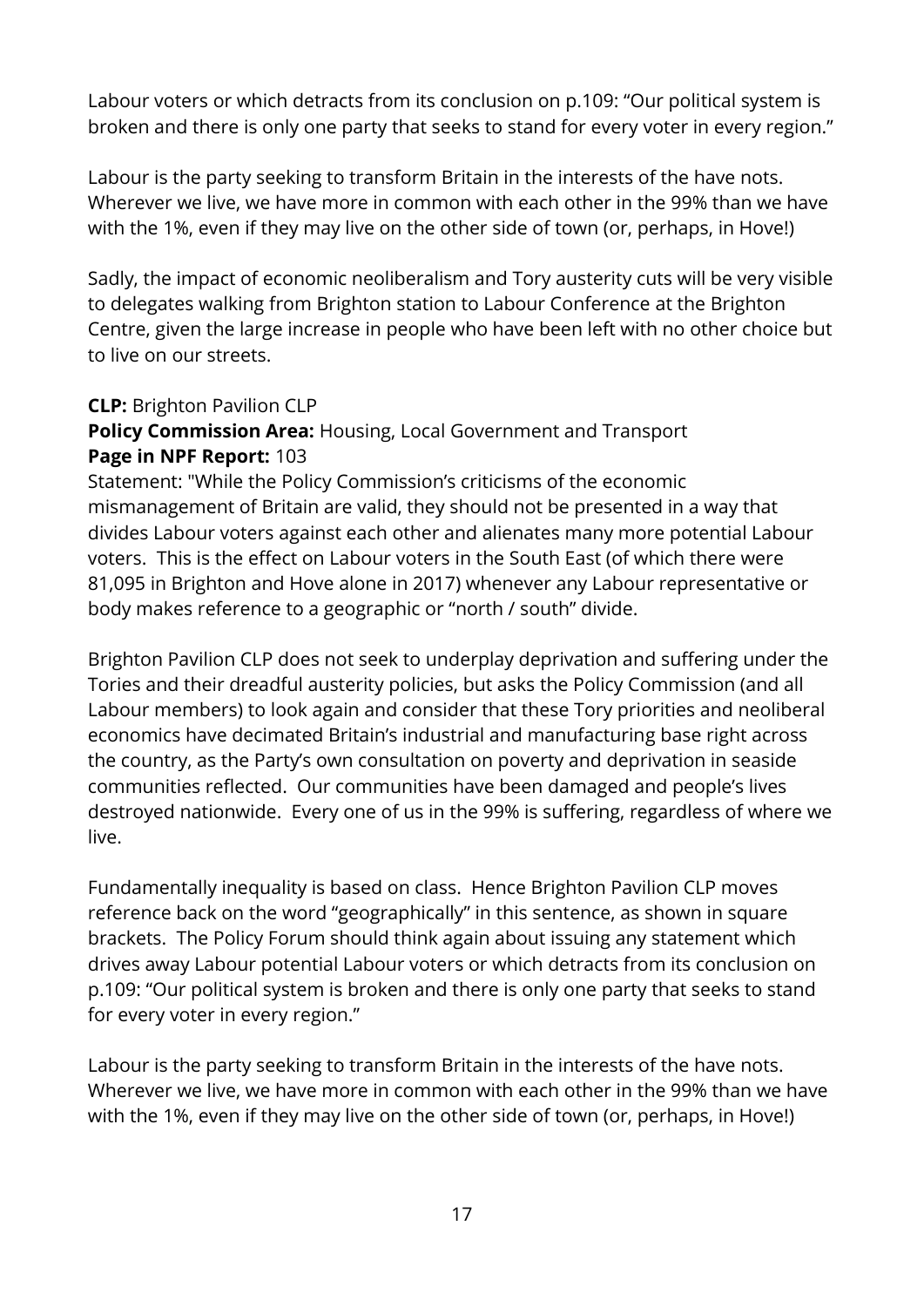Sadly, the impact of economic neoliberalism and Tory austerity cuts will be very visible to delegates walking from Brighton station to Labour Conference at the Brighton Centre, given the large increase in people who have been left with no other choice but to live on our streets."

### **CLP:** Brighton Pavilion CLP

### **Policy Commission Area:** Housing, Local Government and Transport **Page in NPF Report:** 111

**Statement:** "Brighton Pavilion CLP welcomes the Policy Forum's recognition of the vital role of appropriate staffing levels to safety of all passengers on trains and at stations. Our CLP has submitted policy not only strongly opposing driver-only operation of trains and calling for the Southern Rail franchise to be removed from GTR, but also supporting safe staffing of stations, an end to the closure of ticket offices and a reversal of cuts to platform and assistance staff at stations.

Accordingly, Brighton Pavilion CLP is referencing back the word "on-board" in this sentence (as indicated by the square brackets), since, based on this report, the Policy Forum via its Commission does not appear to have fully considered that station staff provide essential assistance to disabled people in accessing stations (arriving and leaving), buying tickets, providing information, etc – and not just simply at the point of boarding or disembarking a train, or while on-board a train.

Station understaffing undermines the ability of many disabled people to travel without a personal assistant or companion. A similar loss of independence also impacts some other groups, such as older people and people travelling with young children and buggies. Our CLP moves reference back in order that the Policy Forum can consider more thoroughly the need for adequate staffing in all areas of our rail system and suggests that specific input is obtained from disabled members and their representatives."

### **CLP:** Brighton Pavilion CLP

### **Policy Commission Area:** Housing, Local Government and Transport **Page in NPF Report:** 101 - 102

**Statement:** "Parliament and local authorities must reflect the society they represent. Our Party must work on increasing diverse representation from all sections, on engaging with all communities, to empower all people and to give them greater access to public platforms. For example, the very small number of disabled MPs is partly reflective of an inaccessible workplace at the Palace of Westminster and the inability to jobshare. Brighton Pavilion CLP references back the Policy Commission for making no mention of this or other structural barriers to participation.

We welcome the increase in the number of openly LGBT+ MPs (particularly in Brighton Kemptown), but there are still no openly trans MPs and the number of openly bi MPs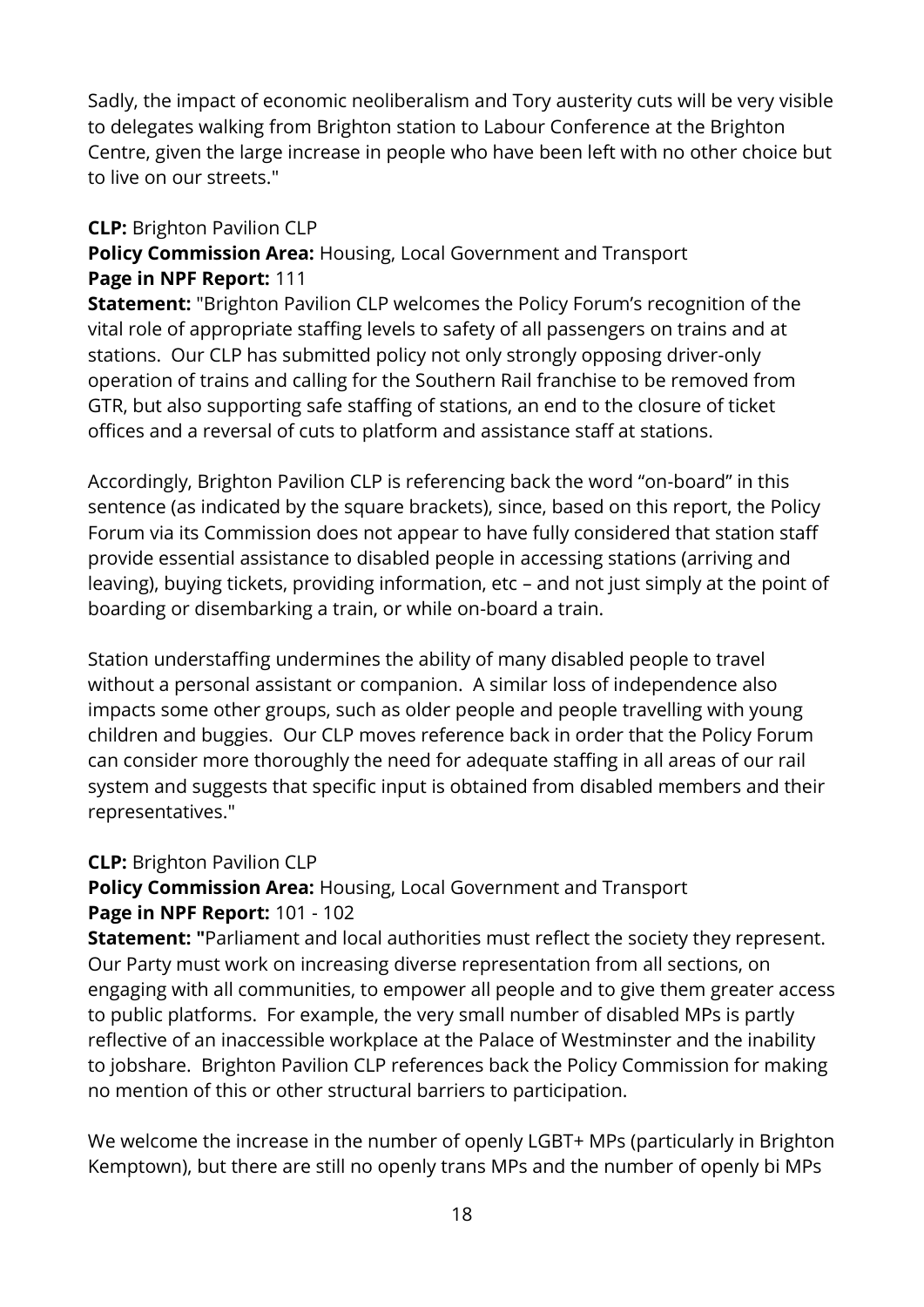is also small. 2017 saw the most trans people stand for election with nine openly trans candidates, compared to four in 2015 and none in 2010. This demonstrates progress in our country so the absence of any mention of this in our Party's Policy Forum Report is also concerning and another reason for our CLP's reference back of this part.

Having people from underrepresented groups visible in public life provides role models and supports an inclusive society. It is important that our political system reflects us all and to achieve this our Party's policy and structures must be careful not to over-concentrate on one or two sections but to be inclusive of all."

### **CLP:** Brighton Pavilion CLP

### **Policy Commission Area:** Housing, Local Government and Transport **Page in NPF Report:** 111

**Statement:** "The Policy Commission makes no mention of free bus passes for disabled people at any point in its report. While welcoming a repeat of the pledge for pensioners' bus passes, mentioning that alongside the pledge for the new under 25s pass while omitting any reference to the disabled person's bus pass, will raise further alarm bells among disabled people, who have been subject to several years of Tory threats to remove their essential bus passes.

Accordingly, Brighton Pavilion CLP references back specifically on the word "pensioners'" so that the Policy Forum and its Commission can reconsider and clarify the Party's ongoing commitment to provide free bus passes to various groups, including disabled people."

### **CLP:** Brighton Pavilion CLP

### **Policy Commission Area:** Housing, Local Government and Transport **Page in NPF Report:** 110

**Statement:** "The title of this section refers to "social housing" and the opening sentence refers to "genuinely affordable housing" but five further references in just these two paragraphs are only to "affordable homes"" or ""affordable house building".

The government's definition of "affordable" housing to rent is one that costs no more than 80% of the average local market rent. So-called "affordable" housing is not affordable to the majority of people in vast areas of our country. A survey published in the Metro on 16 September 2019 ( https://bit.ly/2lUo0JJ ) found that Brighton is the least affordable city in the country for private renters aged in their 20s.

Affordable home ownership is a broader range covering anything where mortgage payments are more than would be paid in rent on council housing, but below market levels, so still rising to a level which is far from truly affordable to normal pockets.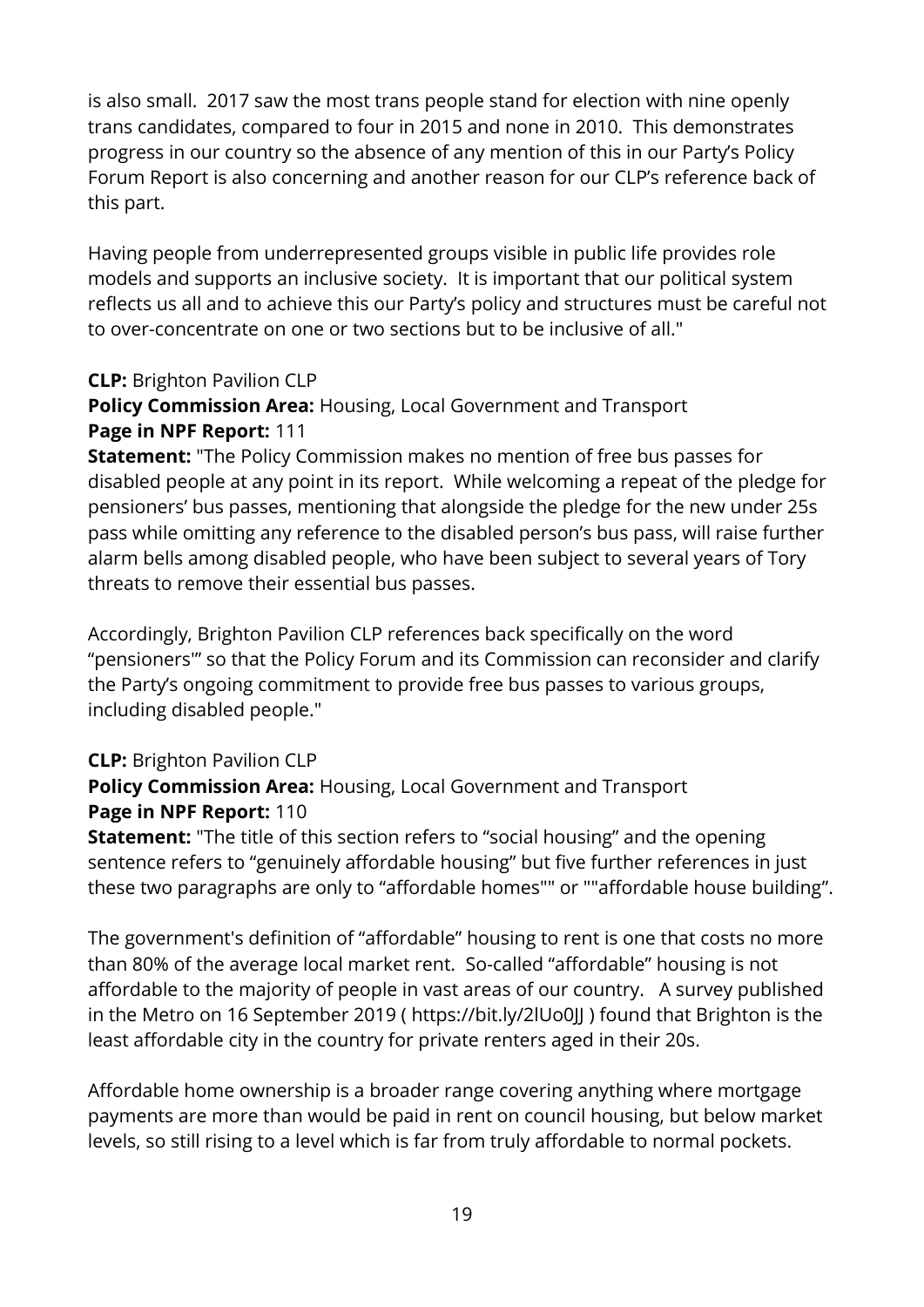The Labour Party's Policy Forum and its Policy Commissions should never refer to "affordable housing", ""affordable homes"" or ""affordable house building"", and never confuse our Party policy in using terminology of the Tories; when so-called "affordable"" housing is anything but affordable to normal pockets. Labour must always refer to either "council housing" or "social housing" or, in exception, "genuinely affordable housing" but never "affordable housing"."

### **CLP:** Hackney North and Stoke Newington CLP

### **Policy Commission Area:** Housing, Local Government and Transport **Page in NPF Report:** 110

**Statement:** Labour must give a concrete commitment, in terms of number of houses to be built, for the first 5 years in office, rather than gambling families' chances of securing a home on the prospect of re-election. Locally, Hackney Council has 13,000 people on waiting lists for a council house and is waiting for a Labour government to be able to give these families a home. Our 2017 manifesto pledged "By the end of the next Parliament, we will be building at least 100,000 council and housing association homes a year." I am seeking to reference back to ensure the NPF reflects or exceeds this pledge.

### **CLP:** Labour International

### **Policy Commission Area:** Housing, Local Government and Transport **Page in NPF Report:** 110

**Statement:** "Why is our commitment not for five years (the life of the next parliament for which we are standing)? A target of building one million homes for social rent over 5 years is an achievable commitment that will make a major difference to the housing market. But a target of one million homes over ten years will not.

And why is there no specific target included for council housing? The demand from Party members is for low-cost council homes not expensive and unaccountable housing association flats.

And why are we using the widely discredited term ""affordable"" which is legally set at the very high rate of 80% of the market value, rather than ""social rents"" which is linked to the actual cost of construction and relates to those on lower incomes who are the ones who need social housing the most?"

### **CLP:** Tottenham CLP

**Policy Commission Area:** Housing, Local Government and Transport **Page in NPF Report:** 110

**Statement:** "Reason: it does not represent the Labour Party policy agreed by Party Conferences, ie:

\* the motion on Housing passed at Conference in 2017, and supported again by Conference in 2018 by reference back of the relevant section, and

\* the Housing motion passed at the 2018 Conference."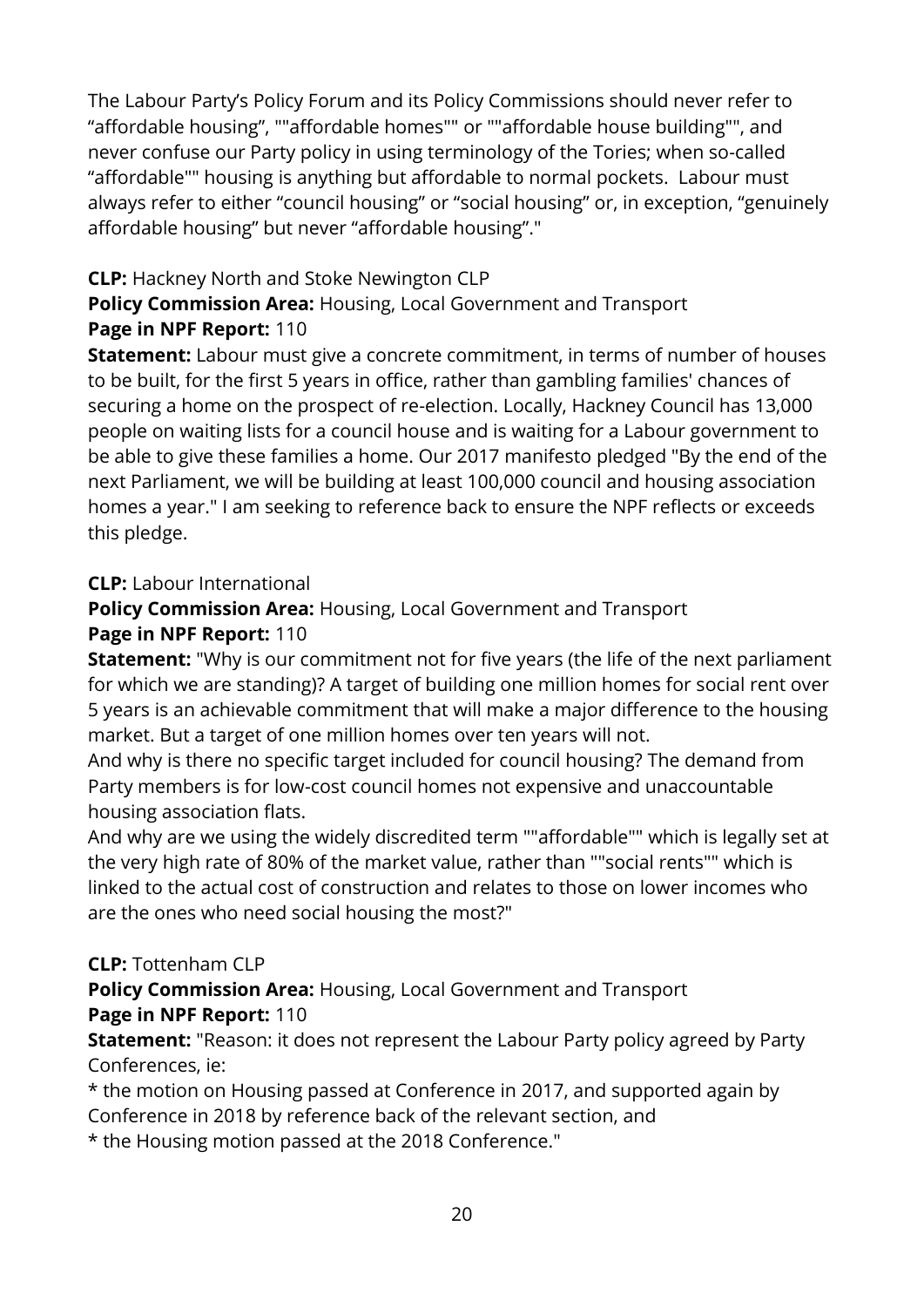### <span id="page-20-0"></span>**Appendix 2 – National Constitutional Committee Ballot Result**

| <b>Candidate</b>           | <b>Votes</b> | <b>Percent of</b> |                |
|----------------------------|--------------|-------------------|----------------|
| <b>BURNELL, Emma</b>       | 30,121       | 3.44              |                |
| <b>DIXONFYLE, Dora</b>     | 57,697       | 6.59              |                |
| <b>HARDING, Joanne</b>     | 63,085       | 7.20              |                |
| <b>HEATHER, Gary</b>       | 202,557      | 23.13             | <b>ELECTED</b> |
| <b>HUSSAIN, Jabran</b>     | 204,398      | 23.34             | <b>ELECTED</b> |
| <b>LAPSLEY, Steve</b>      | 15,881       | 1.81              |                |
| <b>MADZIKANDA, Farirai</b> | 9,001        | 1.03              |                |
| <b>MARKS, Stephen</b>      | 202,340      | 23.10             | <b>ELECTED</b> |
| <b>MAYTHAM, Jonathan</b>   | 12,500       | 1.43              |                |
| PAPWORTH, lan              | 11,487       | 1.31              |                |
| <b>RAHMAN ANIS, Anisur</b> | 4,695        | 0.54              |                |
| <b>TROUGHTON, Gillian</b>  | 62,044       | 7.08              |                |

### <span id="page-20-1"></span>**Appendix 3 – Standing Orders for Party Conference**

#### **1. Conference timetable**

- A. The timetable for Annual Conference shall be drawn up by the Conference Arrangements Committee in line with the procedures outlined in Chapter 3, Clause III.2 of the Labour Party Rule Book.
- B. The NEC may submit any items of business to Annual Conference in line with its responsibilities laid out in Chapter 1, Clause VIII of the Labour Party Rule Book.

#### **2. Motions**

A. Notice of motions

Motions may be submitted by affiliated organisations, the ALC, Young Labour, CLPs, Women's Conference and any other bodies which may be empowered by the NEC in the course of the implementation of the recommendations of the Democracy Review, in line with the procedures outlined in Chapter 3, Clause III.2 of the Labour Party Rule Book.

B. Emergency motions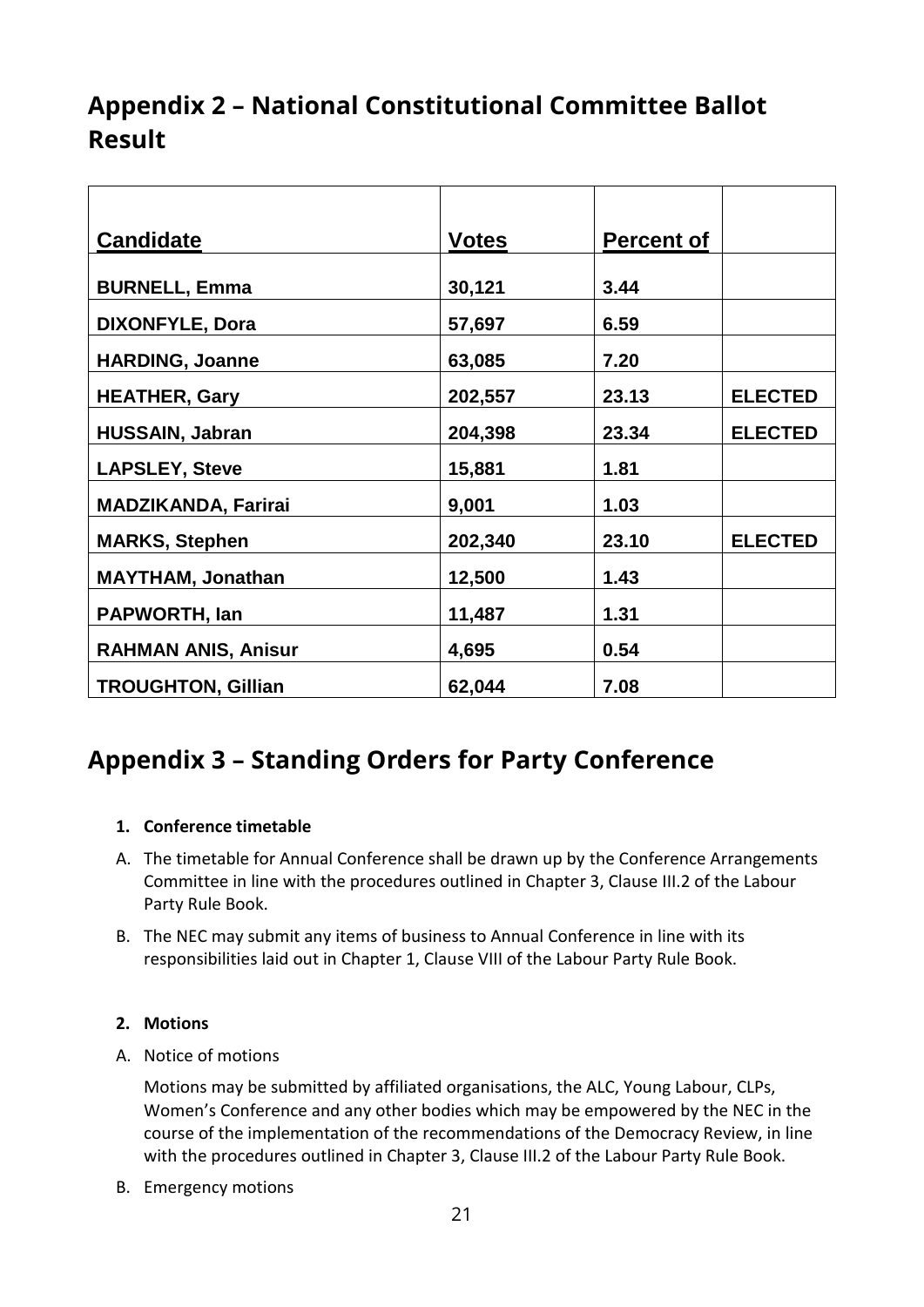- i. The Conference Arrangements Committee shall set a deadline for the receipt of emergency motions. Emergency motions must be submitted in writing by the deadline specified by the Conference Arrangements Committee.
- ii. The Conference Arrangements Committee shall only timetable an emergency motion for debate if it meets the following conditions:
	- i. has arisen after the closing date for motions; and
	- ii. be a matter of urgent and immediate importance to the discussion by the whole Labour Party at Annual Conference.
- iii. The Conference Arrangements Committee shall inform organisations whose emergency motions do not meet the criteria above as soon as practicable, and will provide an opportunity for such organisations to appeal their decision.
- C. Compositing
	- i. Delegates from organisations whose motion's topic has been successful in the priorities ballot shall be invited to a compositing meeting. No more than two delegates from any one organisation may attend a compositing meeting. Members of the Conference Arrangements Committee or their staff, the Leader or their staff, Frontbenchers who are responsible for the policy area, and members of the Labour Party Policy Team shall also be eligible to attend. Such meetings shall be chaired by a member of the Conference Arrangements Committee.
	- ii. Only words from the motions may be used to form a composite. No new words can be introduced although some text may be omitted.
	- iii. The wording from motions from organisations who do not have delegates in attendance cannot be used unless specific arrangements have been made with the Conference Arrangements Committee prior to the meeting, and the Chair made aware of them.
	- iv. Delegates in attendance who agree the final wording, shall agree a mover and a seconder who will speak to conference during the relevant debate. All composite motions must be signed by the mover, seconder, and Chair of the meeting, and submitted to the Conference Arrangements Committee.
	- v. The Conference Arrangements Committee shall timetable the composited motions, where practicable this shall be within the most relevant policy debate.
- D. Motions to reference back
	- i. Motions to reference back part of a document should be raised in advance in accordance with any deadline and procedure notified by the Conference Arrangements Committee. The Conference Arrangements Committee will also consider references back that arise during the course of Conference.

#### **3. Chair**

- A. Appointment of Chair
	- i. The NEC shall appoint a panel of chairs from among its membership for each session of Annual Conference.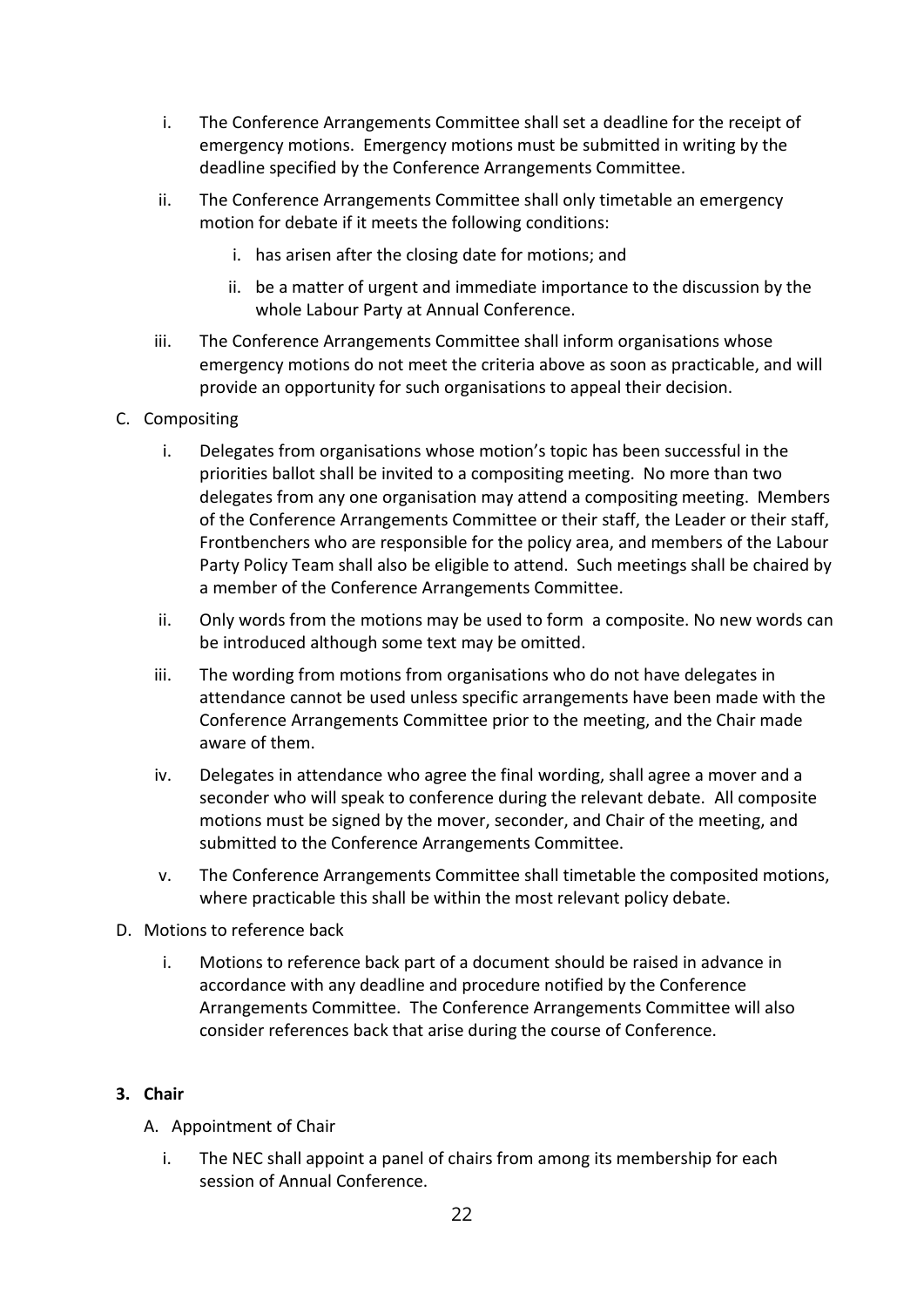- B. Chair's ruling
	- i. Any breach of or question to the rules or standing orders may be raised by a delegate with a point of order. The Chair's ruling on any point arising from the rules or standing orders is final unless challenged by not less than four delegates; such a challenge shall be put to Conference without discussion and shall only be carried with the support of two thirds of Annual Conference.

#### **4. Procedure in debate**

- A. Time limits for speakers
	- i. Movers of reports, motions and rule changes will be allowed three minutes, with other speakers from the floor allowed two minutes. Those who wish to move a reference back will be allowed to speak for one minute. The Conference Arrangements Committee will determine appropriate time limits for other speakers and will allow as many other delegates to speak as possible.
	- ii. Time limits shall be strictly enforced, and the Chair shall have the right to end any delegate's speech should the time limit have been exceeded.
- B. Discussion on motion
	- i. Any relevant composite motion(s) will be moved and seconded by the delegates agreed at the compositing meeting.
	- ii. If there is a related emergency motion then it will be moved and seconded.
	- iii. Only fully accredited delegates appointed in accordance with the party rules are entitled to move motions on behalf of their organisations.
	- iv. The mover of a motion may exercise their right to withdraw a motion or remit it to the appropriate Labour Party committee at any time prior to the commencement of a vote.
- C. Point of order
	- i. Any delegate may raise a legitimate point of order during a debate. Any such point of order shall be heard at the conclusion of the current speech.
	- ii. The Chair shall retain the power to rule what is and is not a legitimate point of order, and to instruct a delegate to end an illegitimate point of order.
	- iii. A point of order will be ruled illegitimate if it does not immediately and directly identify which of these standing orders is in question.
- D. Ending debate
	- i. Debates shall be ended by the Chair in line with the timetable published by the Conference Arrangements Committee.
	- ii. The Chair shall indicate when the last speaker is to be called.
- E. General
	- i. All speakers shall be accredited delegates or ex officio members of Party conference except where the Conference Arrangements Committee determines otherwise.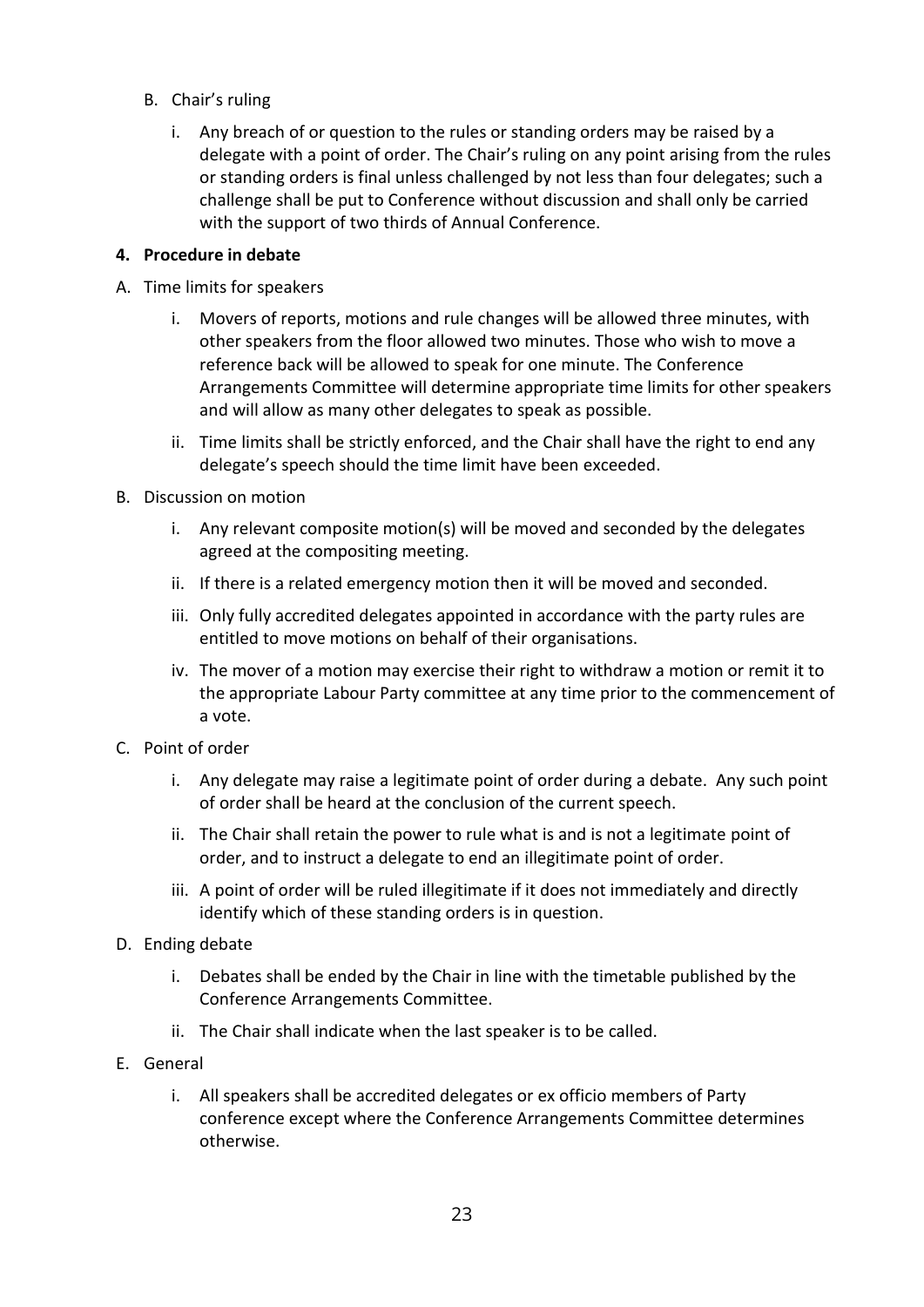- ii. The Chair shall take all steps within their power to ensure that speakers are a fair representation of Annual Conference, and that there shall be no discrimination on the grounds of protected personal characteristics.
- iii. Each delegate or ex officio member of Party conference may speak only once in any given session of Party conference subject to Chair's discretion.

#### **5. Voting and ballots**

- A. General
	- i. Voting at Annual Conference shall take place in line with the procedures outlined in Chapter 3, Clause III.3 of the Labour Party Rule Book.
- B. Voting on resolutions
	- i. Voting on resolutions, reports, proposals and references back shall be by show of hands. Where a show of hands is unclear a card vote can be called at the discretion of the Chair. A card vote is intended to resolve a position where a show of hands is not decisive, to establish the exact breakdown of votes when the majority is of procedural significance (eg two-thirds required) or on a challenge to the Chair.
- C. Voting on constitutional amendments
	- i. Voting on constitutional amendments shall be by card vote.

#### **6. The Conference Arrangements Committee**

- A. The role of the Conference Arrangements Committee
	- i. The Conference Arrangements Committee shall have the responsibilities outlined in Chapter 3, Clause II.2 of the Labour Party Rule Book.
- B. The Conference Arrangements Committee Report
	- i. The Conference Arrangements Committee Report shall set out the timetable for Annual Conference. Delegates may speak from the floor for up to one minute on the Conference Arrangements Committee Report, prior to a vote being taken.
	- ii. Should conference vote not to accept the Conference Arrangements Committee Report, the Chair of the Conference Arrangements Committee shall report back to the Conference Arrangements Committee, and a new Report will be prepared. In such circumstances, the Chair of Annual Conference shall move that Conference continues on the timetable published, up until a revised Report is produced.
	- iii. Should the motion on continuing with the timetable published fall, Conference will be suspended up until a revised report is published.

#### **7. Suspension of standing orders**

A. Procedural motion to suspend a standing order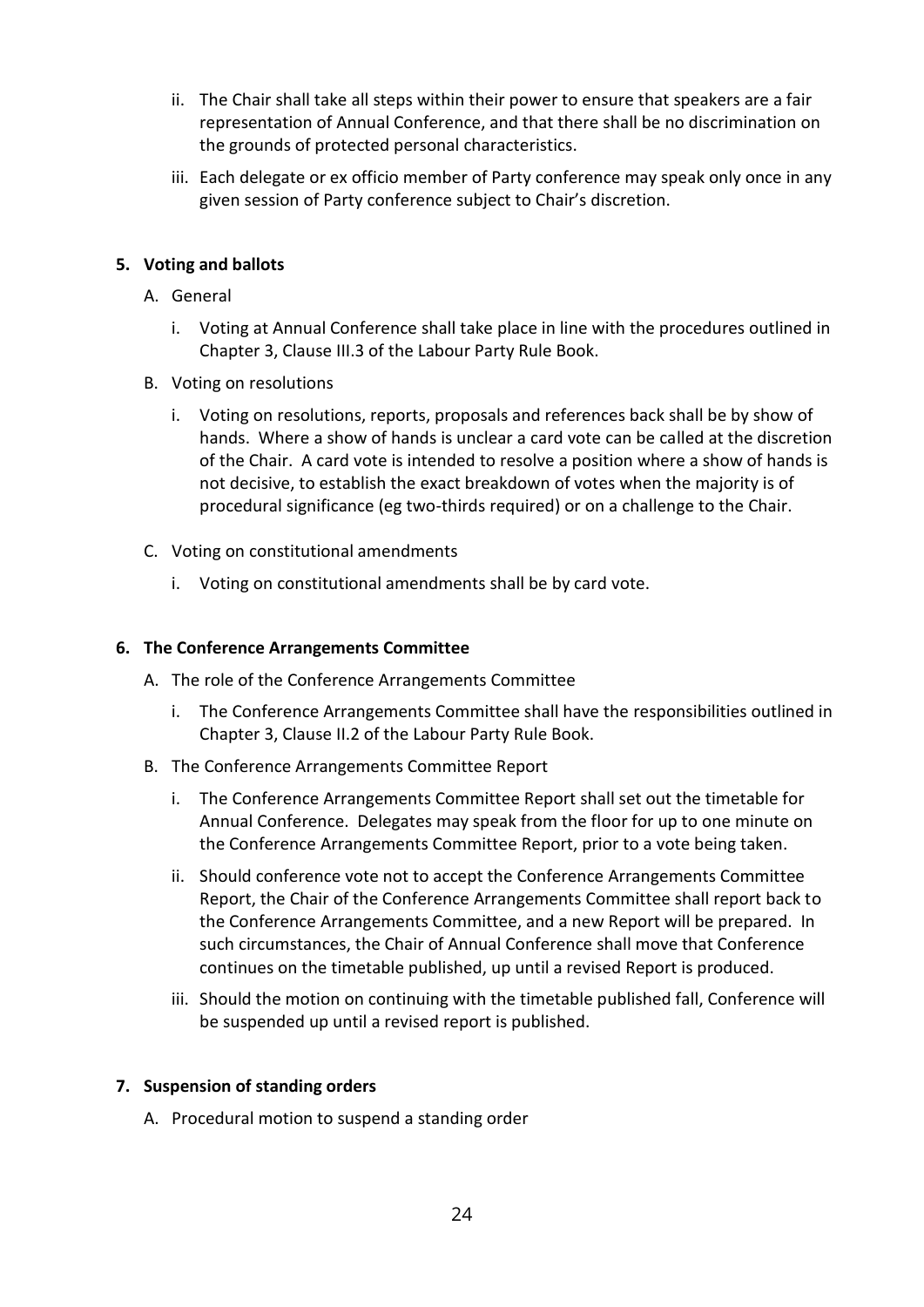i. Any motion to suspend standing orders may only be moved on behalf of the NEC. Any such motion to suspend standing orders must specify which standing order is proposed to be suspended.